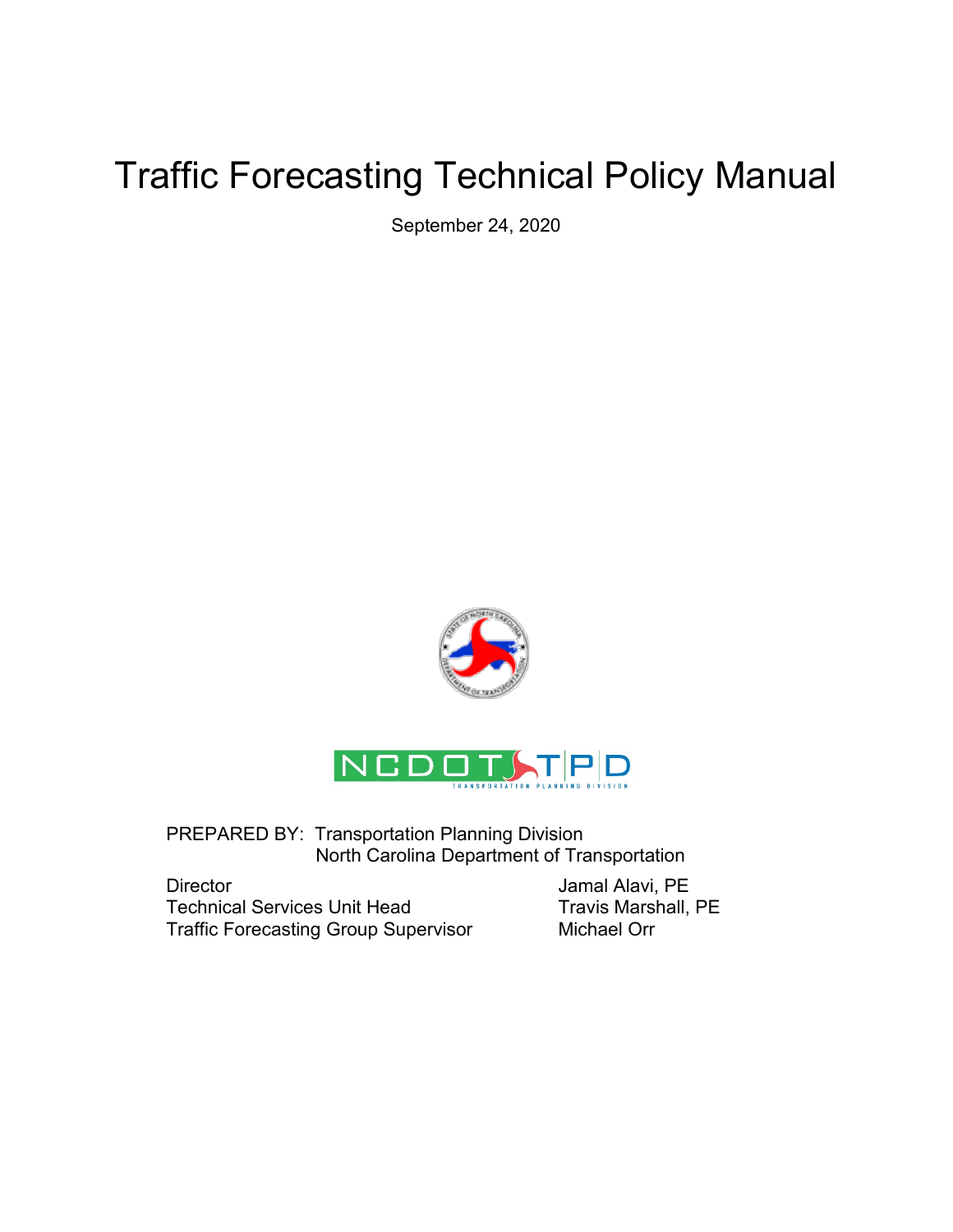# **Traffic Forecasting Technical Policy Manual**

| <b>Overview</b>                      |                                                                                                                                                                                                                                                                                                                                                                                                                                                                                                                                                                                                                                                                                                                                                                                                                                                                                                                                               |
|--------------------------------------|-----------------------------------------------------------------------------------------------------------------------------------------------------------------------------------------------------------------------------------------------------------------------------------------------------------------------------------------------------------------------------------------------------------------------------------------------------------------------------------------------------------------------------------------------------------------------------------------------------------------------------------------------------------------------------------------------------------------------------------------------------------------------------------------------------------------------------------------------------------------------------------------------------------------------------------------------|
| Introduction                         | The North Carolina Department of Transportation (NCDOT) is the state agency<br>responsible for improving, operating and maintaining the state's transportation<br>system. Within NCDOT, the Transportation Planning Division (TPD) and its local<br>partners are responsible for long range transportation planning. While the<br>Transportation Planning Division focuses on identifying long range needs and<br>potential improvements, staff are also responsible for providing travel demand<br>information to support project-level design decisions. Project-level traffic forecasts<br>are key inputs into project design studies, roadway and intersection design,<br>pavement design, and environmental studies which lead to the construction of<br>transportation improvements.                                                                                                                                                    |
| <b>Purpose of this</b><br>manual     | The purpose of this manual is to present and describe the policies of the<br>Transportation Planning Division related to the preparation of a traffic forecast for<br>the NCDOT. These policies must be satisfied for the Traffic Forecasting Group (TFG)<br>to approve a traffic forecast.                                                                                                                                                                                                                                                                                                                                                                                                                                                                                                                                                                                                                                                   |
| <b>Limitations of</b><br>this manual | This manual is not designed as an instructional guide on how to prepare a traffic<br>forecast. It is the responsibility of the Forecaster to have sufficient skills and<br>judgment in transportation planning to apply the policies contained within this<br>manual during the development of a traffic forecast.<br>Further information on the process of developing a traffic forecast and guidance<br>for preparing a traffic forecast is provided in other publications, which are<br>described in the following section.                                                                                                                                                                                                                                                                                                                                                                                                                |
| Relationship<br>between<br>manuals   | This manual is one of several publications by the Transportation Planning Division<br>which relate to traffic forecasting. These publications, used as a collective whole,<br>are intended to provide the forecaster a complete guide for the definition and<br>development of a traffic forecast.<br>. The Traffic Forecasting Administrative Policy Manual. This publication describes<br>the process of requesting, developing, reviewing, and delivering a traffic forecast.<br>It also describes the roles and responsibilities of the various people involved in<br>that process.<br>• The Traffic Forecasting Technical Policy Manual. This publication describes the<br>technical requirements which must be satisfied for the TFG to approve a traffic<br>forecast.<br>• Traffic forecasting technical guidance. This series of publications elaborate upon<br>and support the content of the two aforementioned documents. Detailed |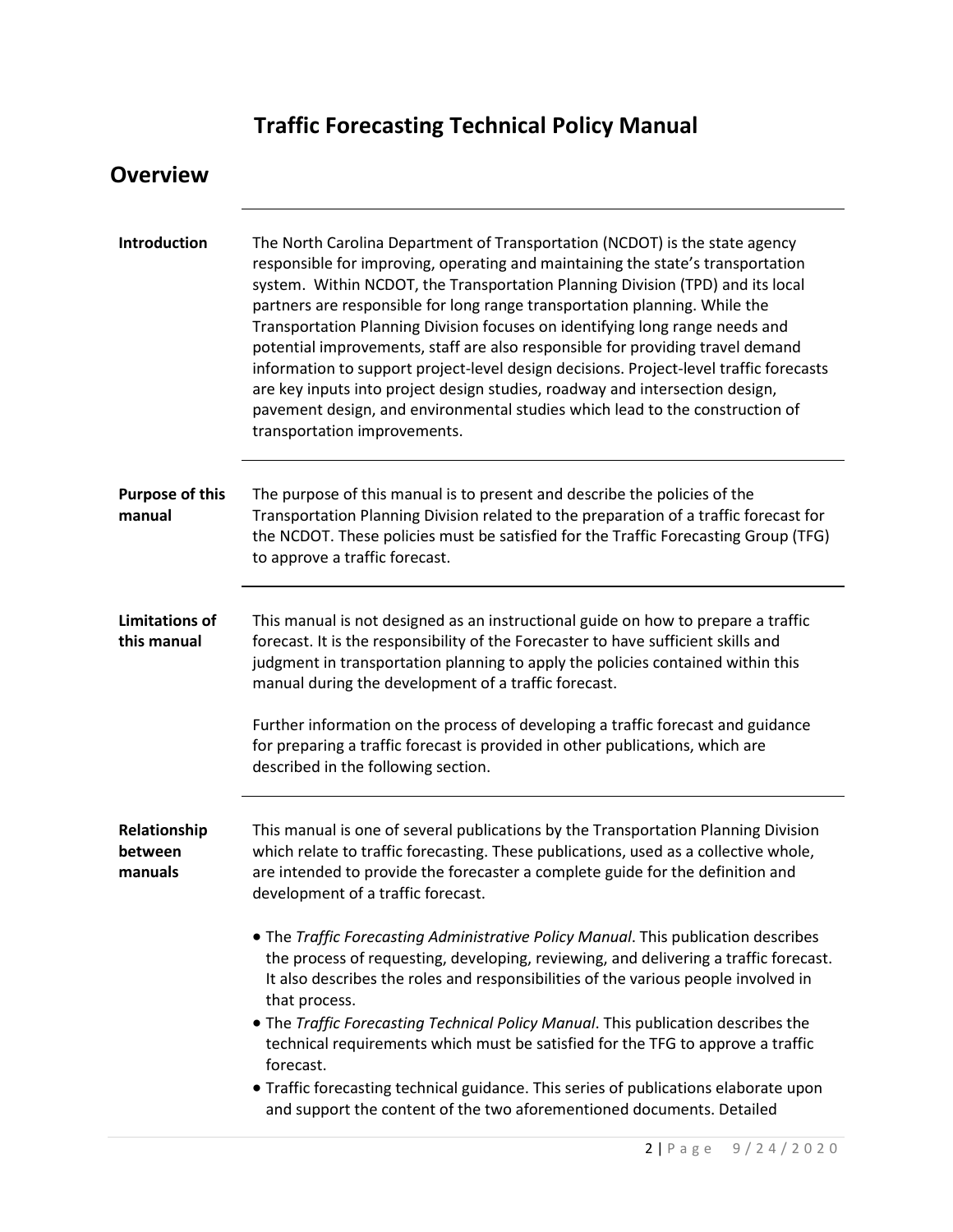guidance and procedures related to the development of a traffic forecast are offered to help the Forecaster prepare a traffic forecast that can be approved by the TFG.

#### **Variances** A variance to the policies presented within this Manual may be requested by the forecast requester or the Forecaster in writing to the Traffic Forecasting Group (TFG) Supervisor. The reason for the variance must be explained as part of the variance request. Appeals to any decision made by the TFG Supervisor may be directed to the TPD Technical Services Unit Head.

#### **Contents**

| <b>Topic</b>                                                     | <b>See Page</b> |
|------------------------------------------------------------------|-----------------|
| 1. Definition of Persons and Non-Technical Terms                 | 4               |
| 2. Statement of Purpose                                          | 6               |
| 3. Disclosure of Assumptions                                     | 7               |
| 4. Fiscal Constraint                                             | 8               |
| 5. Base Year (BY) Scenarios                                      | 10              |
| 6. Future Year (FY) Scenarios                                    | 11              |
| 7. Previous Traffic Forecasts and Traffic Forecasts for Adjacent |                 |
| Projects                                                         |                 |
| 8. Use of the Official Travel Demand Model                       |                 |
| 9. Contacting Government Agencies and Businesses                 |                 |
| 10. Land Use                                                     |                 |
| 11. Population                                                   |                 |
| 12. Collecting and Processing Traffic Count Data                 |                 |
| 13. AADT                                                         |                 |
| 14. Peak Hour Traffic Forecast                                   |                 |
| 15. Truck Traffic                                                |                 |
| 16. Traffic Forecast Technical Report                            |                 |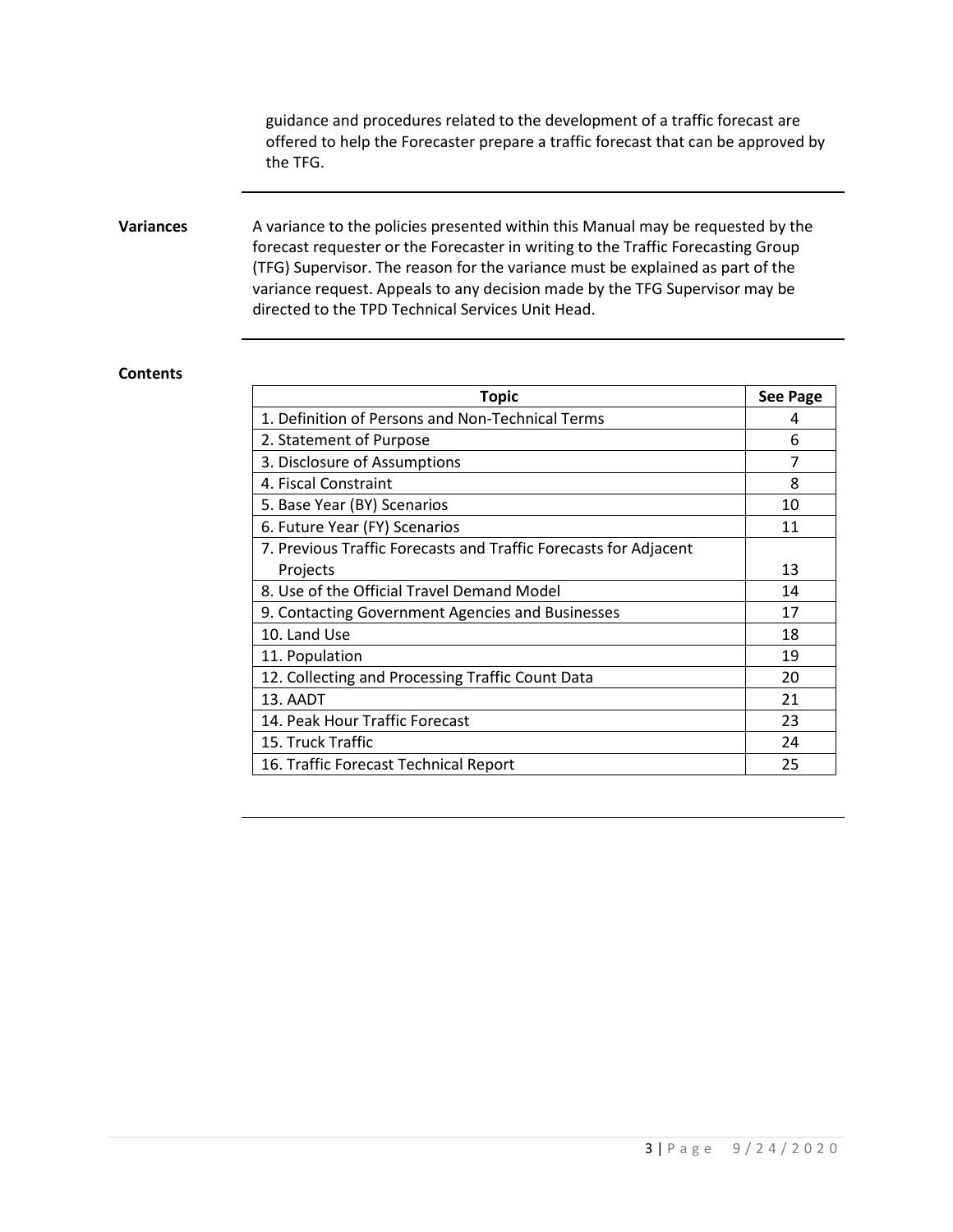#### **1. Definition of Persons and Non-technical Terms**

| <b>Forecaster</b>                                | The person who is assigned the task of preparing a traffic forecast for<br>NCDOT. This person can be from the staff of the TFG, the TPD, other<br>divisions within the NCDOT, or from the staff of a Professional Engineering<br>Firm (PEF).                                                                                                                                                                                                                                                                   |
|--------------------------------------------------|----------------------------------------------------------------------------------------------------------------------------------------------------------------------------------------------------------------------------------------------------------------------------------------------------------------------------------------------------------------------------------------------------------------------------------------------------------------------------------------------------------------|
| <b>Model Research</b><br>& Development<br>Group  | The group within TPD responsible for the development and maintenance of<br>travel demand models. This group is also the custodian of most travel<br>demand models within the State of North Carolina.                                                                                                                                                                                                                                                                                                          |
| <b>NCDOT Project</b><br><b>Manager</b>           | The person in overall charge of a planning, preconstruction, or construction<br>project for NCDOT. This person may be from the central office or from a<br>highway division office.                                                                                                                                                                                                                                                                                                                            |
| <b>PEF</b>                                       | Professional Engineering Firm (PEF). A firm under contract with the NCDOT<br>to provide professional services which has been determined by the NCDOT<br>to be qualified to perform professional services in project level traffic<br>forecasting.                                                                                                                                                                                                                                                              |
| <b>Technical</b><br><b>Services Unit</b><br>Head | The person serving as head of the TPD Technical Services Unit. The<br>Technical Services Unit Head manages the following Groups:<br>• Model Research & Development Group<br>• Statewide Initiatives Group<br>• Traffic Forecasting Group<br>• Traffic Survey Group                                                                                                                                                                                                                                             |
| TPD                                              | The Transportation Planning Division (TPD) of the NCDOT.                                                                                                                                                                                                                                                                                                                                                                                                                                                       |
| <b>Traffic Forecast</b>                          | The official document that contains information about current and/or future<br>vehicular traffic volumes for use in developing a specific roadway<br>improvement project. The Traffic Forecast is intended to provide sufficient<br>information for decision-makers to determine one or more long-range<br>planning, programming, project development and/or final design aspects of<br>a roadway improvement project (defined as physical and/or operational<br>improvements within the public right-of-way). |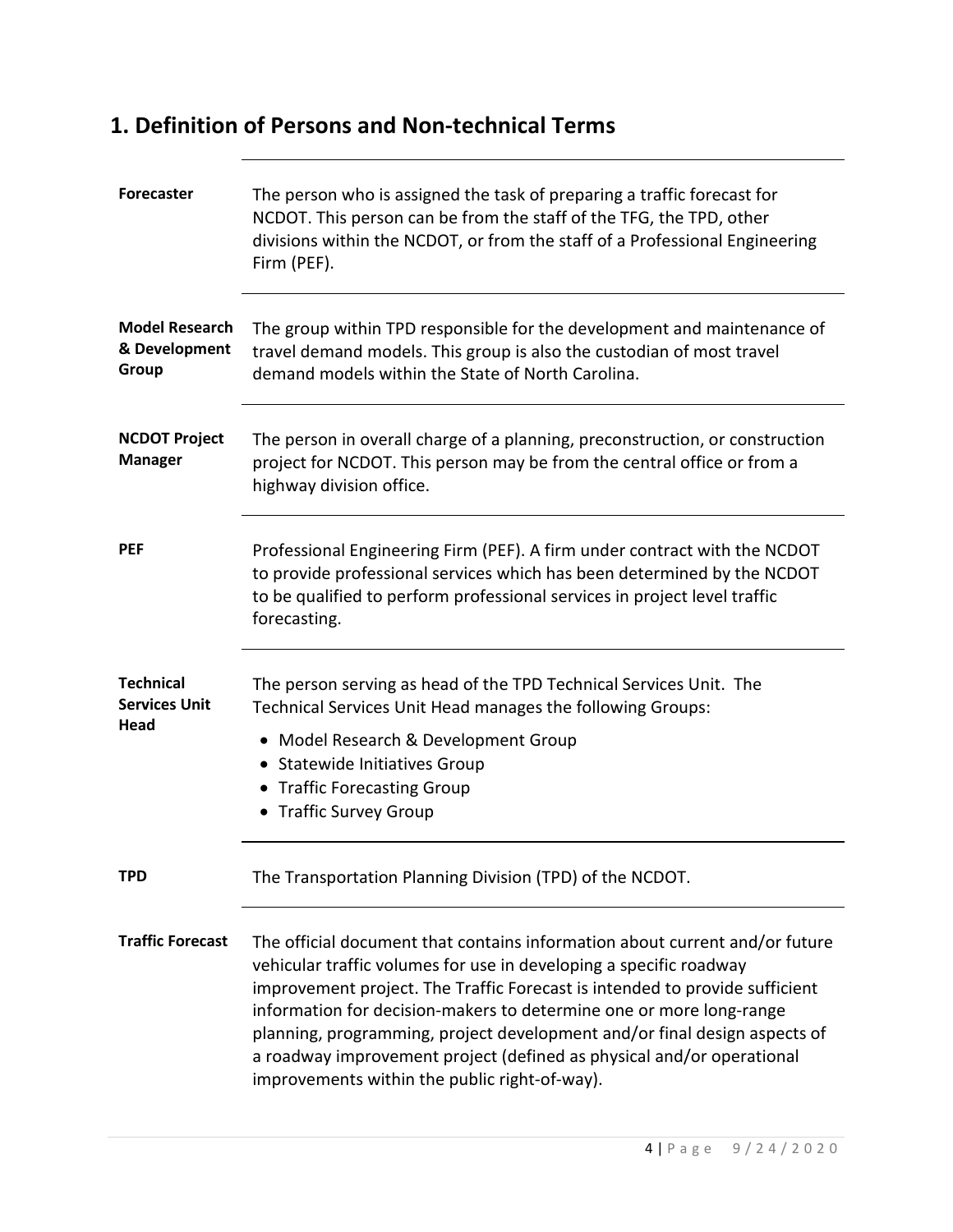|                                                             | A traffic forecast may be in the form of a traffic estimate or a project-level<br>traffic forecast. Both products consist of a traffic forecast technical report<br>and the graphical presentation of traffic data. The difference is that a traffic<br>estimate includes less information than a project-level traffic forecast. The<br>policies within this manual apply to both products where applicable.                                                                                                                                                                                                        |
|-------------------------------------------------------------|----------------------------------------------------------------------------------------------------------------------------------------------------------------------------------------------------------------------------------------------------------------------------------------------------------------------------------------------------------------------------------------------------------------------------------------------------------------------------------------------------------------------------------------------------------------------------------------------------------------------|
|                                                             | • Traffic Estimate: A technical document with sufficient traffic information<br>to support long-range planning, project programming, and early phases of<br>project development. The purpose of a traffic estimate is to help<br>determine a purpose and need for a highway project as well as the<br>number of through lanes which are required for a highway facility. A traffic<br>estimate typically is limited in scope to current and future-year Annual<br>Average Daily Traffic (AADT) for roadway segments, therefore, some of<br>the policies contained in this Manual do not apply to a traffic estimate. |
|                                                             | • Project-Level Traffic Forecast: A technical document that contains<br>sufficient current-year and/or future-year traffic statistics to support<br>design decisions for a roadway improvement project. A project-level traffic<br>forecast usually includes AADT volumes for through and turning<br>movements, truck percentages, peak hour factors and directional<br>distribution for the study area network. Traffic statistics for the base year<br>(customarily the current year) and one or more future years are provided.                                                                                   |
| <b>Traffic</b><br><b>Forecasting</b><br>Group (TFG)         | The organizational unit within TPD which is responsible for the following:<br>• Creation and promulgation of standards relating to traffic forecasting,<br>• Production of traffic forecasts, and<br>• Review and approval of traffic forecasts prepared by PEFs.                                                                                                                                                                                                                                                                                                                                                    |
| <b>Traffic</b><br><b>Forecasting</b><br>Group<br>Supervisor | The head of the Traffic Forecasting Group with general supervision over<br>traffic forecasting processes, technical standards, and personnel.                                                                                                                                                                                                                                                                                                                                                                                                                                                                        |
| <b>TFG Project</b><br><b>Manager</b>                        | The working title for staff persons within the TFG who receive requests for<br>traffic forecasts, and/or manage the preparation of traffic forecasts by PEFs.                                                                                                                                                                                                                                                                                                                                                                                                                                                        |
| <b>Traffic Survey</b><br>Group                              | The organizational unit within TPD responsible for the collection, analysis,<br>maintenance and publishing of traffic data and statistics.                                                                                                                                                                                                                                                                                                                                                                                                                                                                           |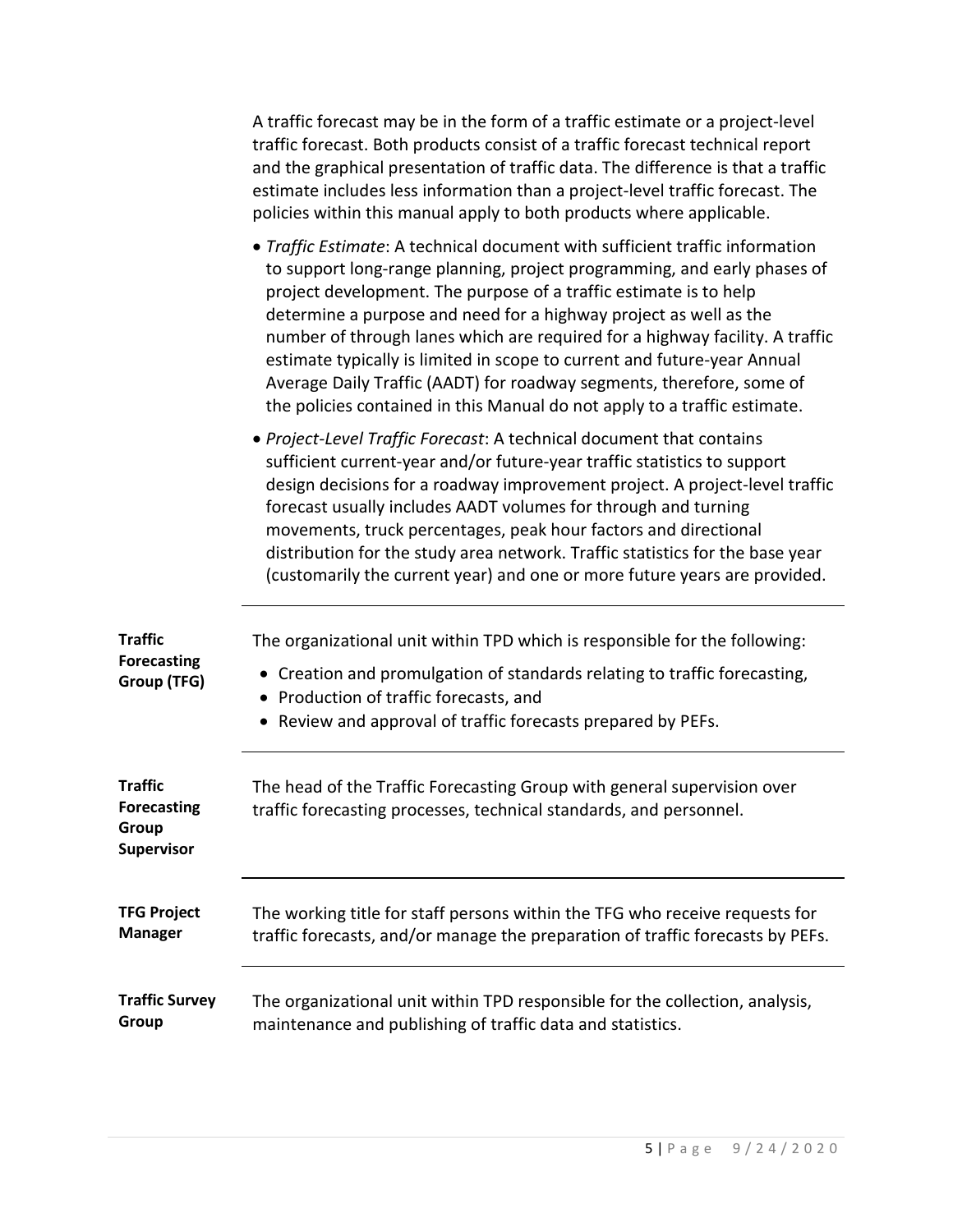# **2. Statement of Purpose**

| <b>Policy</b>     | The purpose for preparing the Traffic Forecast must be stated within the<br>traffic forecast technical report.                                                                                                                                                                   |
|-------------------|----------------------------------------------------------------------------------------------------------------------------------------------------------------------------------------------------------------------------------------------------------------------------------|
| <b>Discussion</b> | An understanding of the purpose for preparing the traffic forecast, through<br>a clear statement of purpose, is intended to provide the following benefits:<br>• helps the Forecaster and the TFG Project Manager to determine an<br>appropriate scope for the Traffic Forecast, |
|                   | • informs the reviewer of the context of the Traffic Forecast, and<br>• helps the user to avoid unintended and inappropriate use of the Traffic<br>Forecast.                                                                                                                     |
| Guidance          | Further guidance regarding the statement of purpose may be found in<br>forthcoming link in TPD's Planning Manual on the NCDOT Connect website.                                                                                                                                   |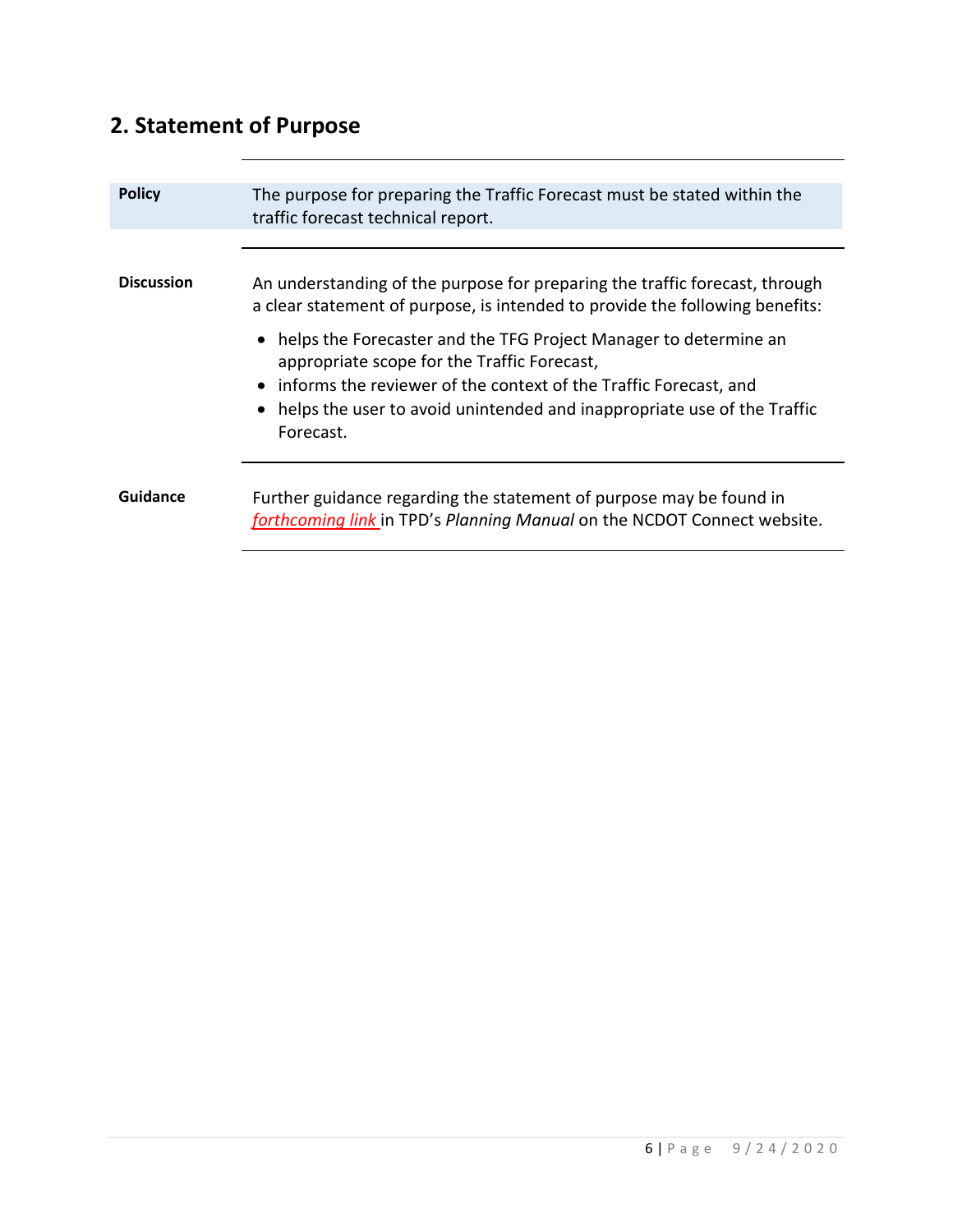# **3. Disclosure of Assumptions**

| <b>Policy</b>     | Assumptions must be made in developing base year build and future year<br>forecasts. These assumptions shall be explicitly stated in the traffic forecast<br>technical report.                                                                                                                                                                                                                                                                                              |
|-------------------|-----------------------------------------------------------------------------------------------------------------------------------------------------------------------------------------------------------------------------------------------------------------------------------------------------------------------------------------------------------------------------------------------------------------------------------------------------------------------------|
|                   |                                                                                                                                                                                                                                                                                                                                                                                                                                                                             |
| <b>Discussion</b> | Because base year build, future year no-build, and future year build<br>conditions are unknown, the Forecaster will need to make assumptions<br>about what conditions are expected in those scenarios of the Traffic<br>Forecast. Because these assumptions are an important basis of the Traffic<br>Forecast, it is necessary for the Forecaster to disclose all assumptions as<br>part of the record of decisions documented in the traffic forecast technical<br>report. |
|                   | Assumptions usually need to be made on topics such as the following:                                                                                                                                                                                                                                                                                                                                                                                                        |
|                   | • population<br>• employment<br>· economic development<br>• other transportation projects<br>· land use                                                                                                                                                                                                                                                                                                                                                                     |
| <b>Guidance</b>   | Further guidance regarding assumptions for specific topics may be found in<br>forthcoming link in TPD's Planning Manual on the NCDOT Connect website.                                                                                                                                                                                                                                                                                                                       |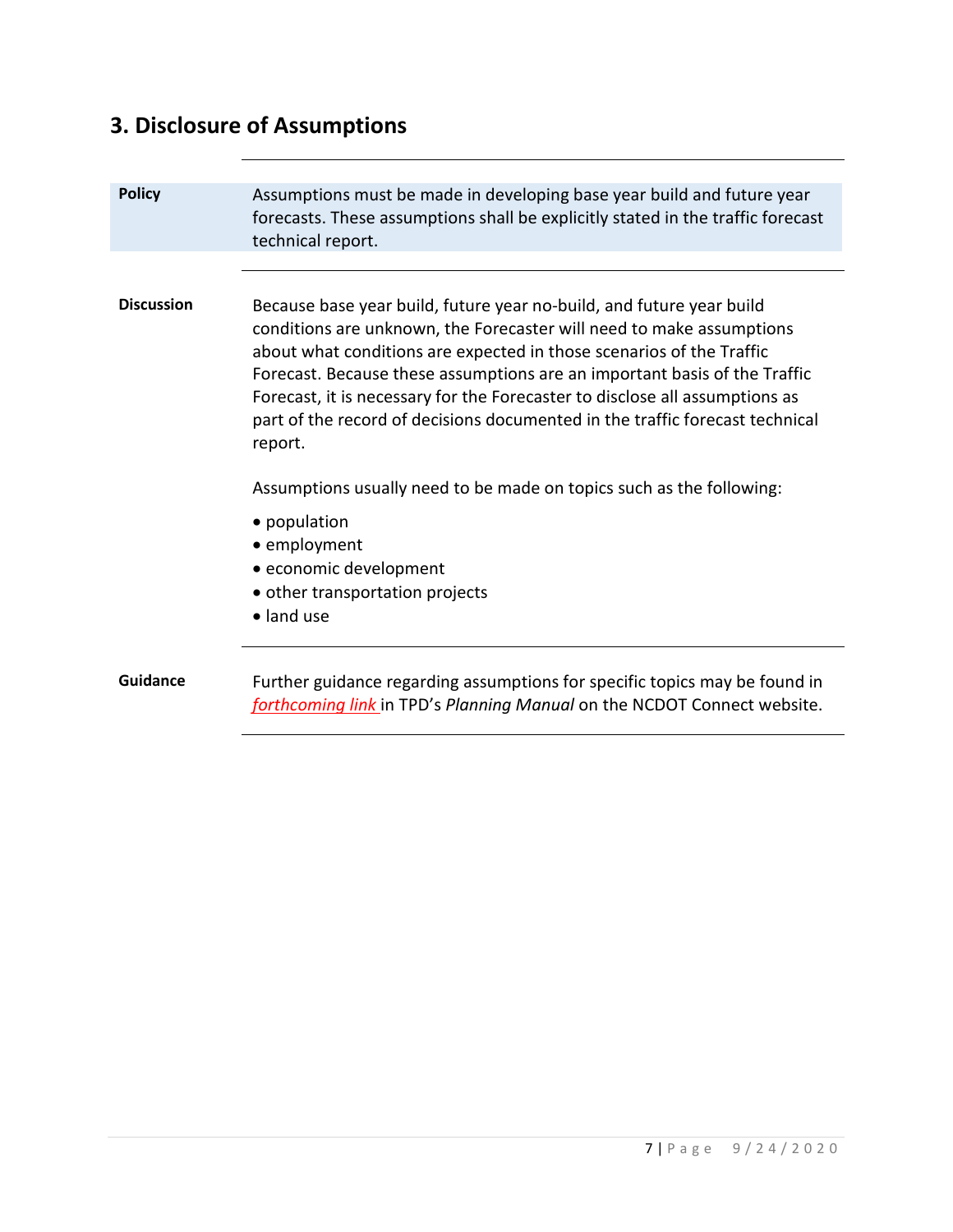| <b>Policy</b>                                                 | Fiscal constraint shall be applied to all traffic forecast scenarios.                                                                                                                                                                                                                                                                                                                                                                                           |
|---------------------------------------------------------------|-----------------------------------------------------------------------------------------------------------------------------------------------------------------------------------------------------------------------------------------------------------------------------------------------------------------------------------------------------------------------------------------------------------------------------------------------------------------|
|                                                               |                                                                                                                                                                                                                                                                                                                                                                                                                                                                 |
| <b>Definition</b>                                             | Fiscal constraint is an accounting of the effect of all transportation projects<br>which may affect the Traffic Forecast. A fiscally constrained transportation<br>project has the following characteristics:                                                                                                                                                                                                                                                   |
|                                                               | is expected to be open to traffic by the year of the scenario being<br>$\bullet$<br>considered, and<br>has a funding commitment through official action by any government<br>٠                                                                                                                                                                                                                                                                                  |
|                                                               | agency within North Carolina as of the date of the Traffic Forecast.                                                                                                                                                                                                                                                                                                                                                                                            |
| <b>Discussion</b>                                             | Traffic forecast scenarios for future year(s) must assume that all fiscally<br>constrained transportation projects for the year of the scenario, and all<br>preceding years, are complete and open to traffic.                                                                                                                                                                                                                                                  |
|                                                               | Funding commitment typically occurs when a transportation project is<br>included in any of the following:                                                                                                                                                                                                                                                                                                                                                       |
|                                                               | State Transportation Improvement Plan (STIP),<br>MPO Metropolitan Transportation Plan (MTP),<br>Regional government agency capital improvement program, or<br>Local government agency capital improvement program.                                                                                                                                                                                                                                              |
|                                                               | This policy is intended to provide for the following:                                                                                                                                                                                                                                                                                                                                                                                                           |
|                                                               | • consistent application of fiscal constraint when preparing a traffic<br>forecast,                                                                                                                                                                                                                                                                                                                                                                             |
|                                                               | • consistent comparison of traffic volumes between alternative<br>improvement projects, and                                                                                                                                                                                                                                                                                                                                                                     |
|                                                               | • understanding the effect of other transportation projects on the project<br>for which a traffic forecast is being prepared.                                                                                                                                                                                                                                                                                                                                   |
| <b>Variance: Non-</b><br>fiscally<br>constrained<br>scenarios | The NCDOT Project Manager may stipulate that a non-fiscally constrained<br>traffic forecast scenario be prepared to support project development. A<br>non-fiscally constrained scenario may then be prepared to supplement the<br>fiscally constrained scenarios within the Traffic Forecast.<br>Note: The Forecaster must clearly identify any forecast scenario that is not<br>fiscally constrained. Identification is usually made by a label on the traffic |
|                                                               |                                                                                                                                                                                                                                                                                                                                                                                                                                                                 |

#### **4. Fiscal Constraint**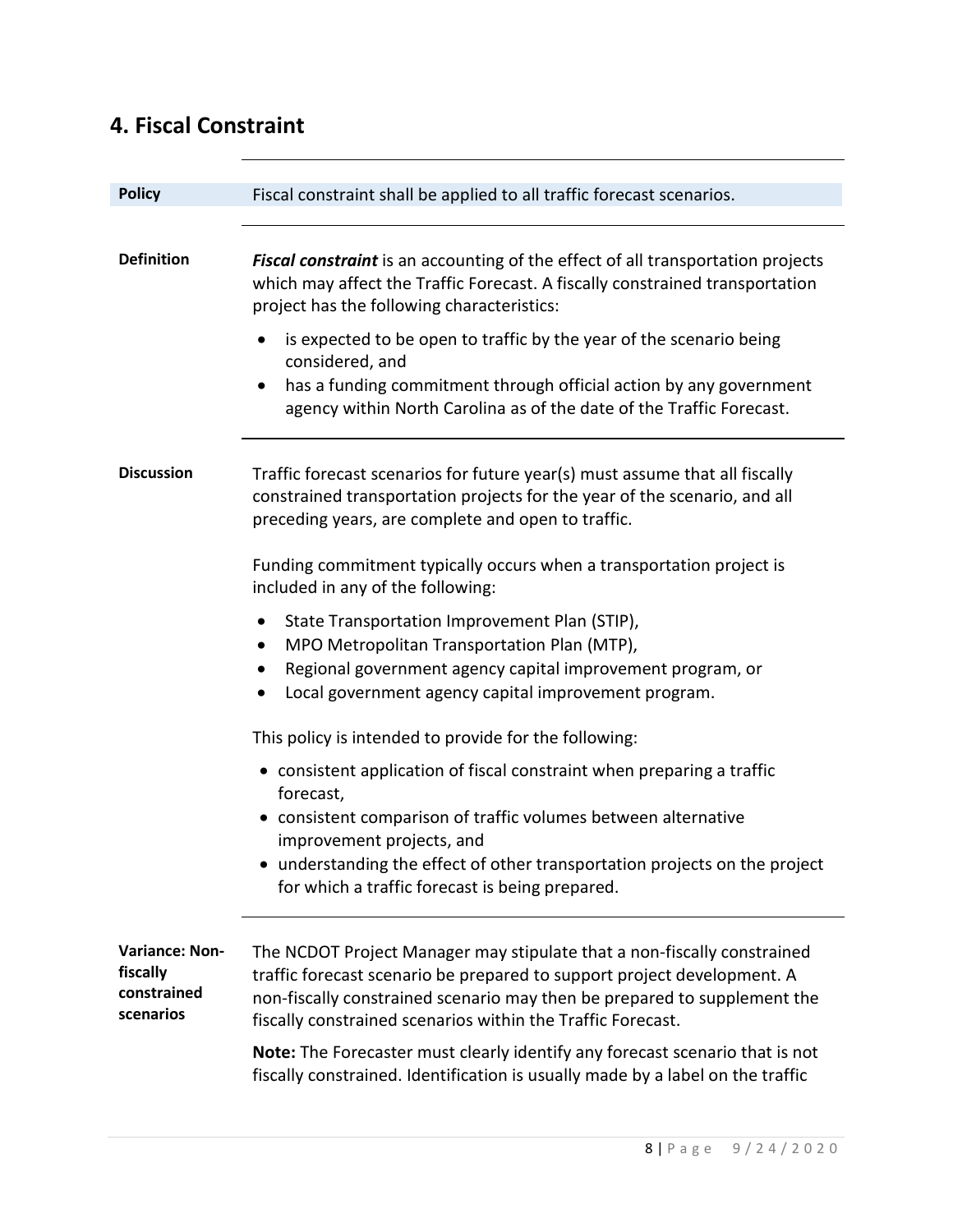forecast diagram and by a section heading in the traffic forecast technical report.

**Guidance** Guidance regarding how to apply Fiscal Constraint in the development of a traffic forecast may be found in *forthcoming link* in TPD's *Planning Manual* on the NCDOT Connect website.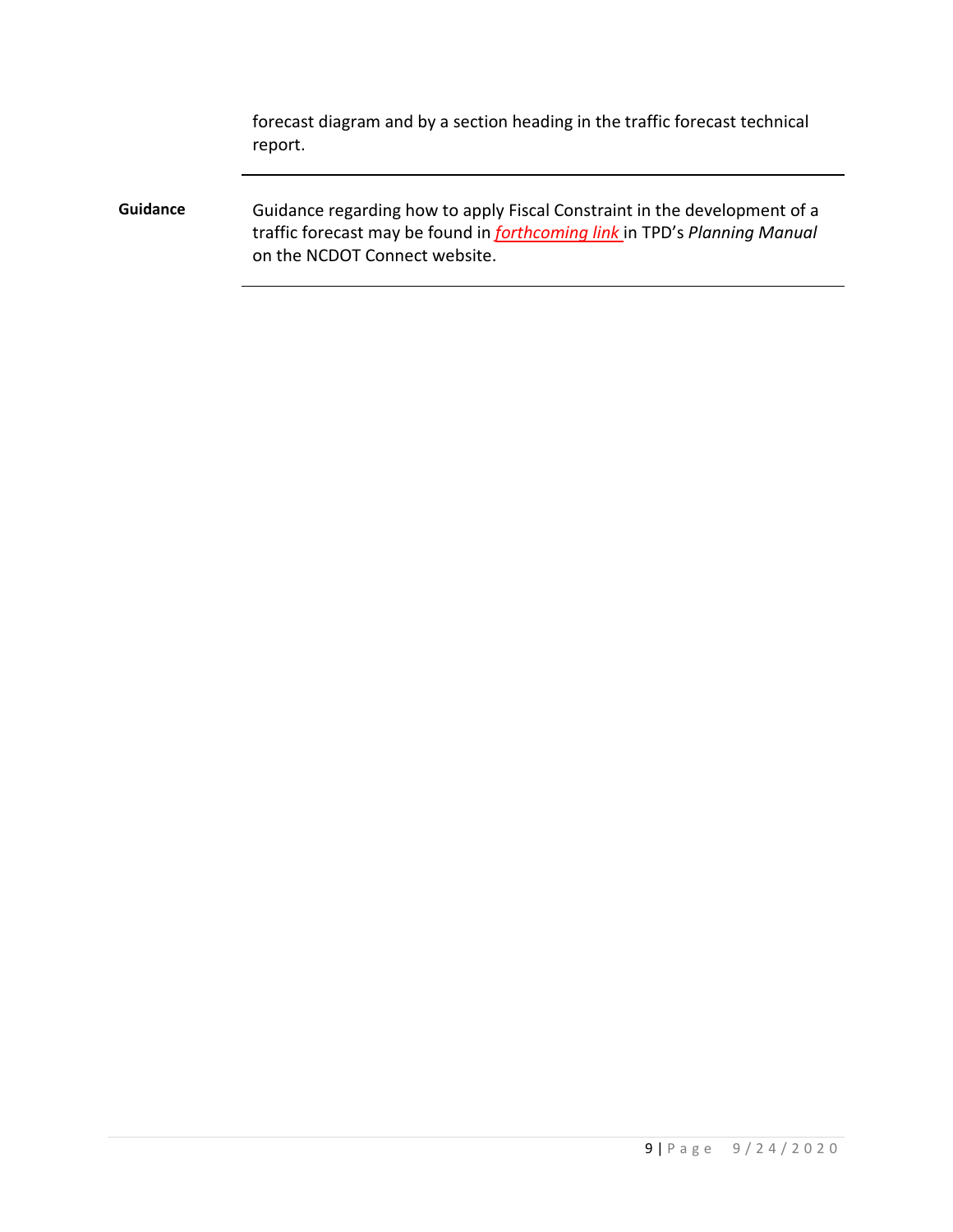#### **5. Base Year Scenarios**

| Policy: no-build     | A base year (BY) No-Build scenario shall be part of the Traffic Forecast.                                                                                                                                                                                                                                           |
|----------------------|---------------------------------------------------------------------------------------------------------------------------------------------------------------------------------------------------------------------------------------------------------------------------------------------------------------------|
| scenario             |                                                                                                                                                                                                                                                                                                                     |
|                      |                                                                                                                                                                                                                                                                                                                     |
|                      |                                                                                                                                                                                                                                                                                                                     |
| <b>Policy: build</b> | A base year (BY) Build scenario may be required if stipulated by the NCDOT                                                                                                                                                                                                                                          |
| scenario             | Project Manager in consultation with the TFG Project Manager.                                                                                                                                                                                                                                                       |
|                      |                                                                                                                                                                                                                                                                                                                     |
| <b>Definition</b>    | The <b>base year</b> (BY) is the year for which the most recent traffic data is<br>available. The current year is usually used as the base year. Sometimes a<br>previous year is used as the BY, for example, when a traffic forecast needs<br>to be coordinated with the traffic forecast for an adjacent project. |
| <b>Definition</b>    | The no-build scenario assumes that the transportation project which is the<br>subject of the traffic forecast is not built and open to traffic.                                                                                                                                                                     |
| <b>Definition</b>    | The <b>build scenario</b> assumes that the transportation project which is the<br>subject of the traffic forecast is built and open to traffic.                                                                                                                                                                     |
| <b>Discussion</b>    | A BY scenario is a necessary part of a Traffic Forecast. Future year (FY)<br>forecast volumes are usually built upon BY volumes. The Forecaster must<br>understand the current state of traffic within the forecast area in order to<br>understand the possible effects of the planned roadway improvement.         |
| Guidance             | Further guidance regarding the scoping of base year scenarios may be found<br>in forthcoming link in TPD's Planning Manual on the NCDOT Connect<br>website.                                                                                                                                                         |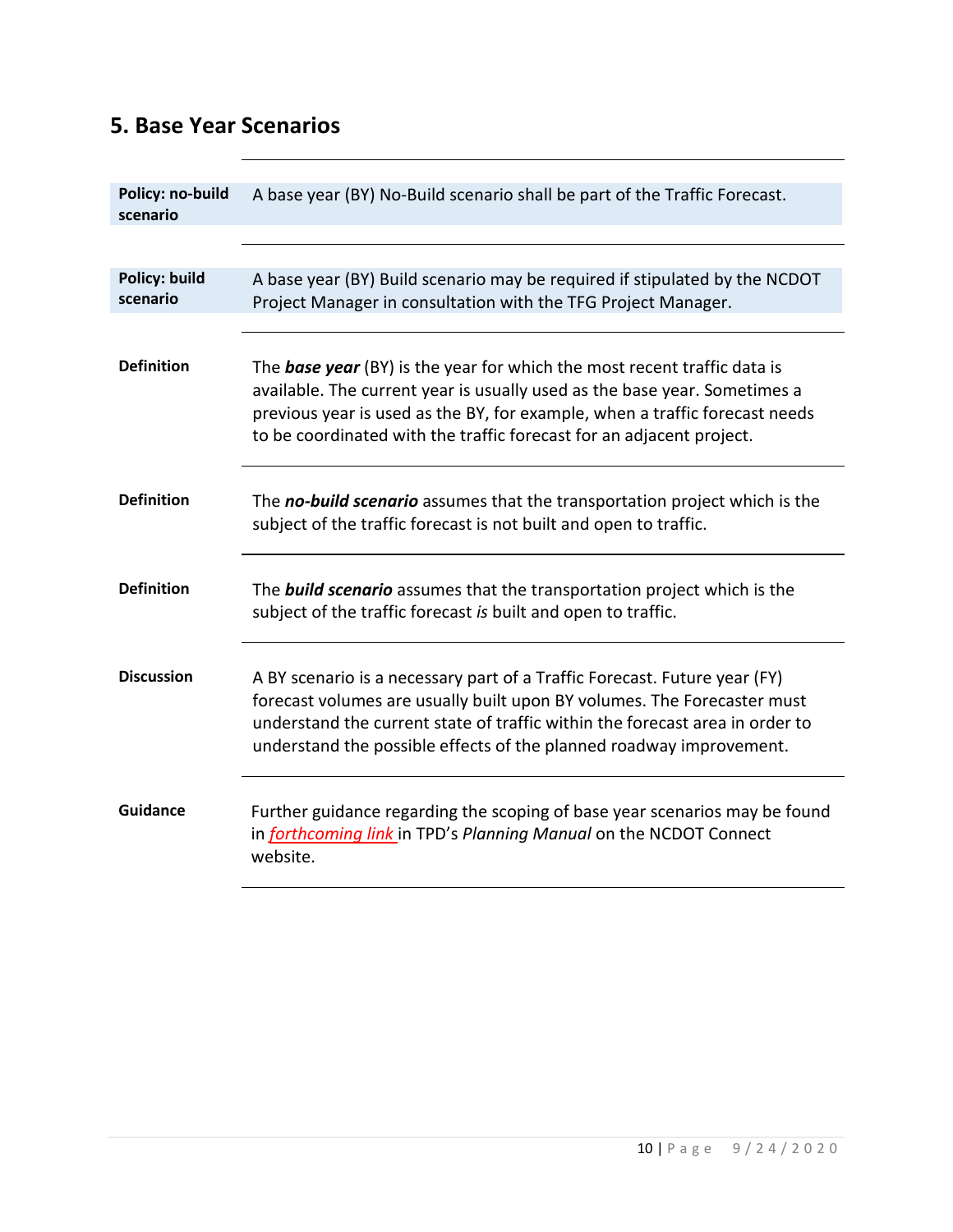### **6. Future Year Scenarios**

| Policy: no-build<br>scenario                                               | A future year No-Build (FYNB) scenario shall be part of the Traffic Forecast.                                                                                                                                                                                                                                                                                         |
|----------------------------------------------------------------------------|-----------------------------------------------------------------------------------------------------------------------------------------------------------------------------------------------------------------------------------------------------------------------------------------------------------------------------------------------------------------------|
|                                                                            |                                                                                                                                                                                                                                                                                                                                                                       |
| <b>Policy: build</b><br>scenario                                           | A future year Build (FYB) scenario shall be part of the Traffic Forecast if the<br>proposed project is expected to substantially change travel demand due to<br>the attraction or diversion of traffic. If a FYB scenario is not needed, then<br>the reason must be clearly documented in the traffic forecast technical<br>report.                                   |
|                                                                            |                                                                                                                                                                                                                                                                                                                                                                       |
| <b>Definition</b>                                                          | The future year (FY) is the year for which traffic is projected to for the<br>purpose of roadway design. The future year is typically twenty years beyond<br>the current year, and customarily corresponds to the horizon year of the<br>official travel demand model for the area of the project.                                                                    |
| <b>Definition</b>                                                          | A no-build scenario assumes that the transportation project which is the<br>subject of the traffic forecast is not built and open to traffic.                                                                                                                                                                                                                         |
| <b>Definition</b>                                                          | A <b>build scenario</b> assumes that the transportation project which is the<br>subject of the traffic forecast is built and open to traffic.                                                                                                                                                                                                                         |
| <b>Exception: FYNB</b><br>scenario                                         | The NCDOT Project Manager may stipulate that a FYNB scenario is not<br>needed to support project development. A FYNB scenario is then not<br>required to be part of the Traffic Forecast.                                                                                                                                                                             |
|                                                                            | Note: The Forecaster must explain why a FYNB scenario is not needed in the<br>traffic forecast technical report.                                                                                                                                                                                                                                                      |
| <b>Discussion: Why</b><br>no-build and<br>build scenarios<br>are necessary | In order for a planned improvement to satisfy NEPA requirements, it must<br>be demonstrated that the improvement meets the stated Purpose and<br>Need. One way to demonstrate that Purpose and Need is met is to show<br>how traffic is affected by the improvement. The Traffic Forecast may be<br>used as part of the information in establishing Purpose and Need. |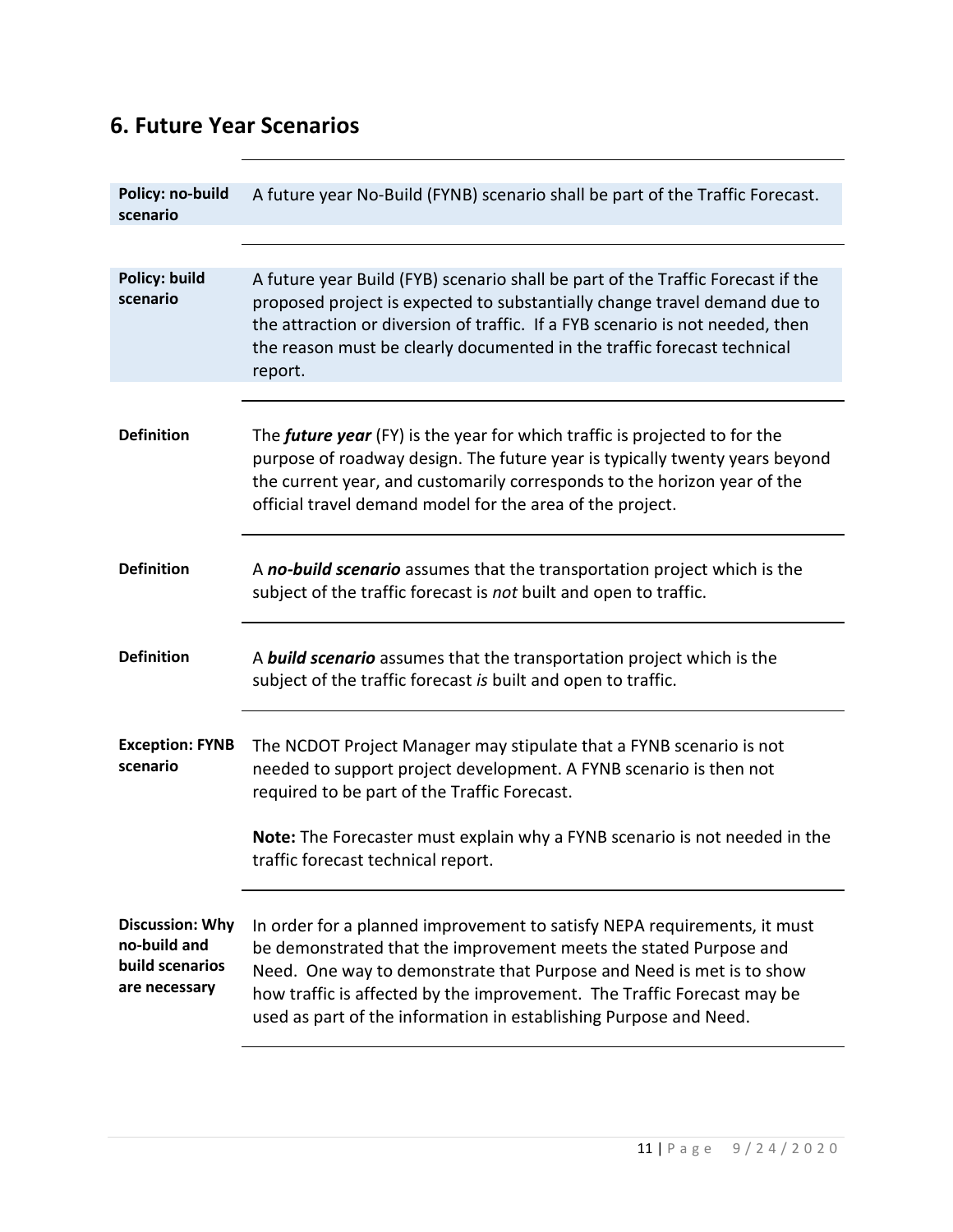| Discussion:<br>When a FY Build<br>scenario may<br>not be required | A future year (FY) Build scenario may not be required when:                                                                                                                                                                |
|-------------------------------------------------------------------|----------------------------------------------------------------------------------------------------------------------------------------------------------------------------------------------------------------------------|
|                                                                   | • construction of the proposed project is not expected to substantially<br>change travel demand on any roadway within the forecast study area, or<br>• specific improvements have not yet been identified for the project. |
|                                                                   | <b>Note:</b> The Forecaster must clearly explain why a FY build forecast is not<br>required within the traffic forecast technical report.                                                                                  |
| <b>Guidance</b>                                                   | Further guidance regarding the scoping of future year forecast scenarios<br>may be found in forthcoming link in TPD's Planning Manual on the NCDOT<br>Connect website.                                                     |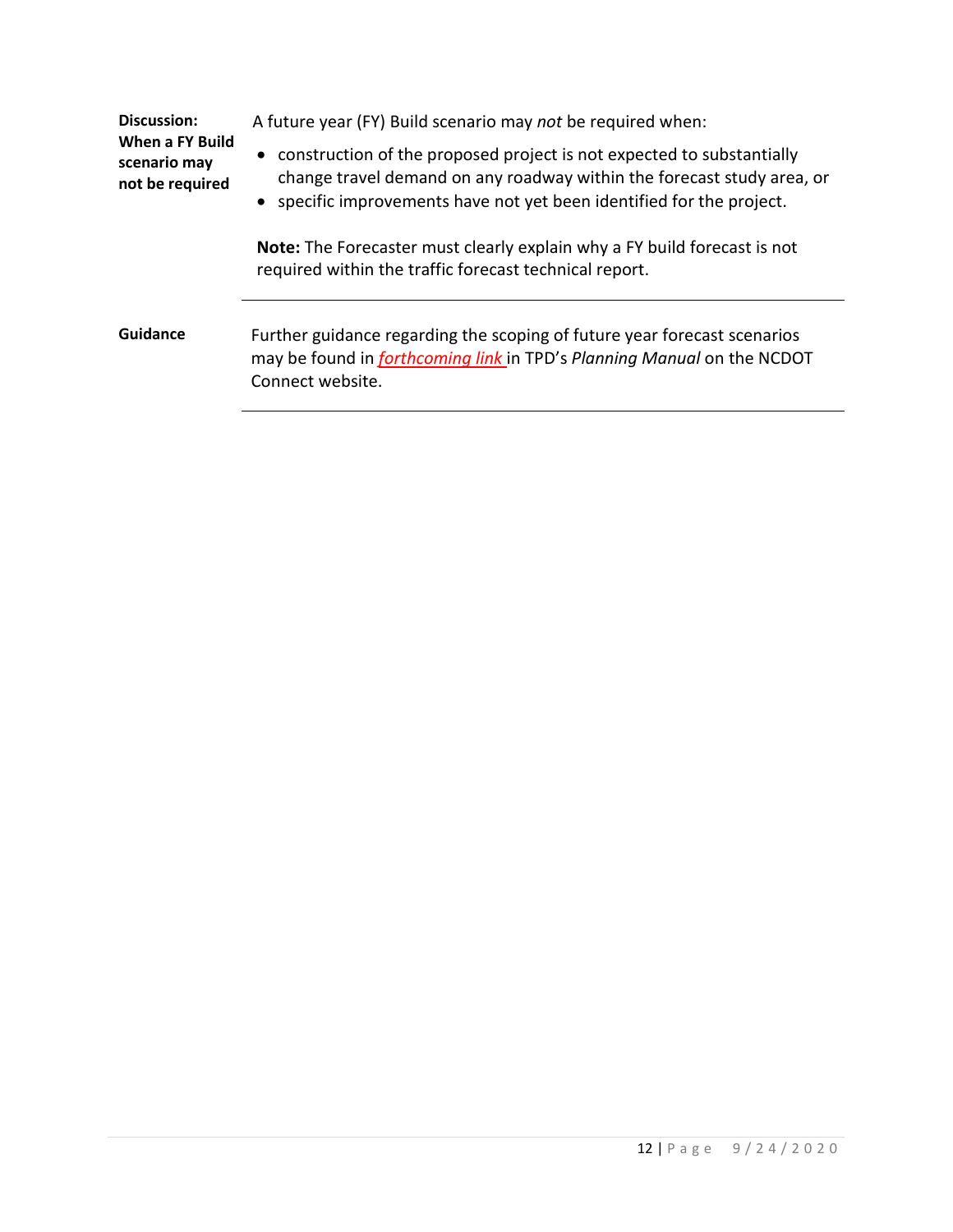# **7. Previous Traffic Forecasts and Traffic Forecasts for Adjacent Projects**

| <b>Policy: Previous</b><br>traffic forecast                                   | The previous Traffic Forecast for the project which a new traffic forecast is<br>being prepared must be considered by the Forecaster.                                                                                                                                                                                                                                                                                                                                                                                                                                                                                                                                                                                                                          |
|-------------------------------------------------------------------------------|----------------------------------------------------------------------------------------------------------------------------------------------------------------------------------------------------------------------------------------------------------------------------------------------------------------------------------------------------------------------------------------------------------------------------------------------------------------------------------------------------------------------------------------------------------------------------------------------------------------------------------------------------------------------------------------------------------------------------------------------------------------|
|                                                                               |                                                                                                                                                                                                                                                                                                                                                                                                                                                                                                                                                                                                                                                                                                                                                                |
| <b>Policy: Other</b><br><b>Traffic Forecasts</b>                              | Traffic Forecasts for other projects in the vicinity of the project for which a<br>Traffic Forecast is being prepared must be considered by the Forecaster.                                                                                                                                                                                                                                                                                                                                                                                                                                                                                                                                                                                                    |
|                                                                               |                                                                                                                                                                                                                                                                                                                                                                                                                                                                                                                                                                                                                                                                                                                                                                |
| <b>Policy: Disclose</b><br>differences<br>between Traffic<br><b>Forecasts</b> | Differences between the Traffic Forecast being produced, any previous<br>Traffic Forecast for the project, and any Traffic Forecast for adjacent<br>projects shall be disclosed and explained in the traffic forecast technical<br>report.                                                                                                                                                                                                                                                                                                                                                                                                                                                                                                                     |
|                                                                               |                                                                                                                                                                                                                                                                                                                                                                                                                                                                                                                                                                                                                                                                                                                                                                |
| <b>Discussion</b>                                                             | It is important for the Forecaster to understand the history of traffic<br>forecasts for a project. The Forecaster will need to explain any differences<br>between forecasts in anticipation of questions by users of the Traffic<br>Forecast. An update to the travel demand model for an area, which may<br>include changes to inputs such as socio-economic data and transportation<br>facilities, may create the need to update the Traffic Forecast for a project.<br>Additionally, it is important for the Forecaster to be aware of any traffic<br>forecasts for adjacent transportation projects. It may be highly desirable to<br>coordinate traffic forecasts so as to avoid unreasonable, abrupt changes to<br>roadway design between two projects. |
| <b>Guidance</b>                                                               | Further guidance regarding the fulfillment of these policies and what<br>aspects should be compared between adjacent traffic forecasts may be<br>found in forthcoming link in TPD's Planning Manual on the NCDOT Connect<br>website.                                                                                                                                                                                                                                                                                                                                                                                                                                                                                                                           |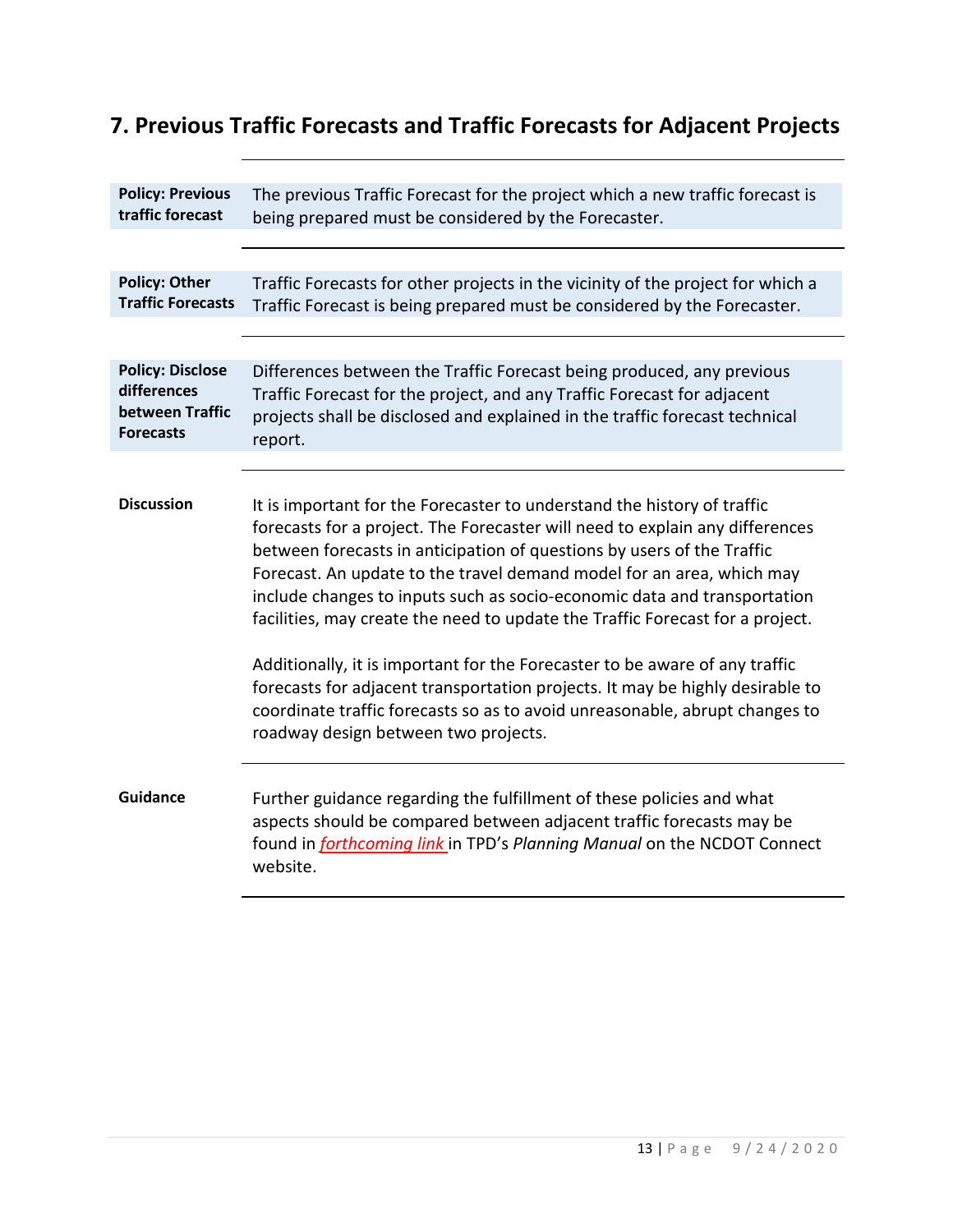#### **8. Use of the Official Travel Demand Model**

| <b>Policy: Use of</b><br>the Official<br><b>Travel Demand</b><br><b>Model</b> | The Official Travel Demand Model shall be considered during the<br>development of the Traffic Forecast where one is current and valid.                                                                                                                                                                                         |
|-------------------------------------------------------------------------------|--------------------------------------------------------------------------------------------------------------------------------------------------------------------------------------------------------------------------------------------------------------------------------------------------------------------------------|
|                                                                               |                                                                                                                                                                                                                                                                                                                                |
| <b>Policy: Check</b><br>base year<br>network                                  | Base year (BY) highway network attributes must be checked for consistency<br>with actual BY conditions. This check may be limited to those facilities which<br>affect travel demand within the traffic forecast study area.                                                                                                    |
|                                                                               |                                                                                                                                                                                                                                                                                                                                |
| <b>Policy: Check</b><br>future year<br>networks                               | Future year (FY) highway network attributes must be checked for<br>consistency with all fiscally constrained transportation projects. This check<br>may be limited to those facilities which affect travel demand within the<br>traffic forecast study area.                                                                   |
|                                                                               |                                                                                                                                                                                                                                                                                                                                |
| <b>Policy: Correct</b><br>inconsistencies                                     | Inconsistencies between the Official Travel Demand Model and associated<br>fiscally constrained transportation plans must be corrected by editing and<br>re-running the model.                                                                                                                                                 |
|                                                                               |                                                                                                                                                                                                                                                                                                                                |
| <b>Policy: Compare</b><br>population<br>figures                               | County-level population figures for the base year and the future year used<br>as input into a model shall be compared to the estimates and projections<br>published by the State Demographer. The Forecaster shall explain in the<br>traffic forecast technical report how any inconsistencies affect the Traffic<br>Forecast. |
|                                                                               |                                                                                                                                                                                                                                                                                                                                |
| <b>Policy: Report</b><br>changes                                              | All changes made to an Official Travel Demand Model must be disclosed and<br>reported in the traffic forecast technical report.                                                                                                                                                                                                |
|                                                                               |                                                                                                                                                                                                                                                                                                                                |
| <b>Policy: Use of</b><br>the NCSTM                                            | The North Carolina Statewide Transportation Model (NCSTM) may only be<br>used to develop traffic forecasts in areas which are not covered by an<br><b>Official Travel Demand Model.</b>                                                                                                                                        |
| <b>Definition</b>                                                             | The <i>Official Travel Demand Model</i> is the travel demand model (TDM) for a<br>specific geographical area that has been adopted or endorsed by the<br>respective local board, MPO TAC, or model executive committee. The<br>model will include the Base Year (BY) and all Future Years (FY).                                |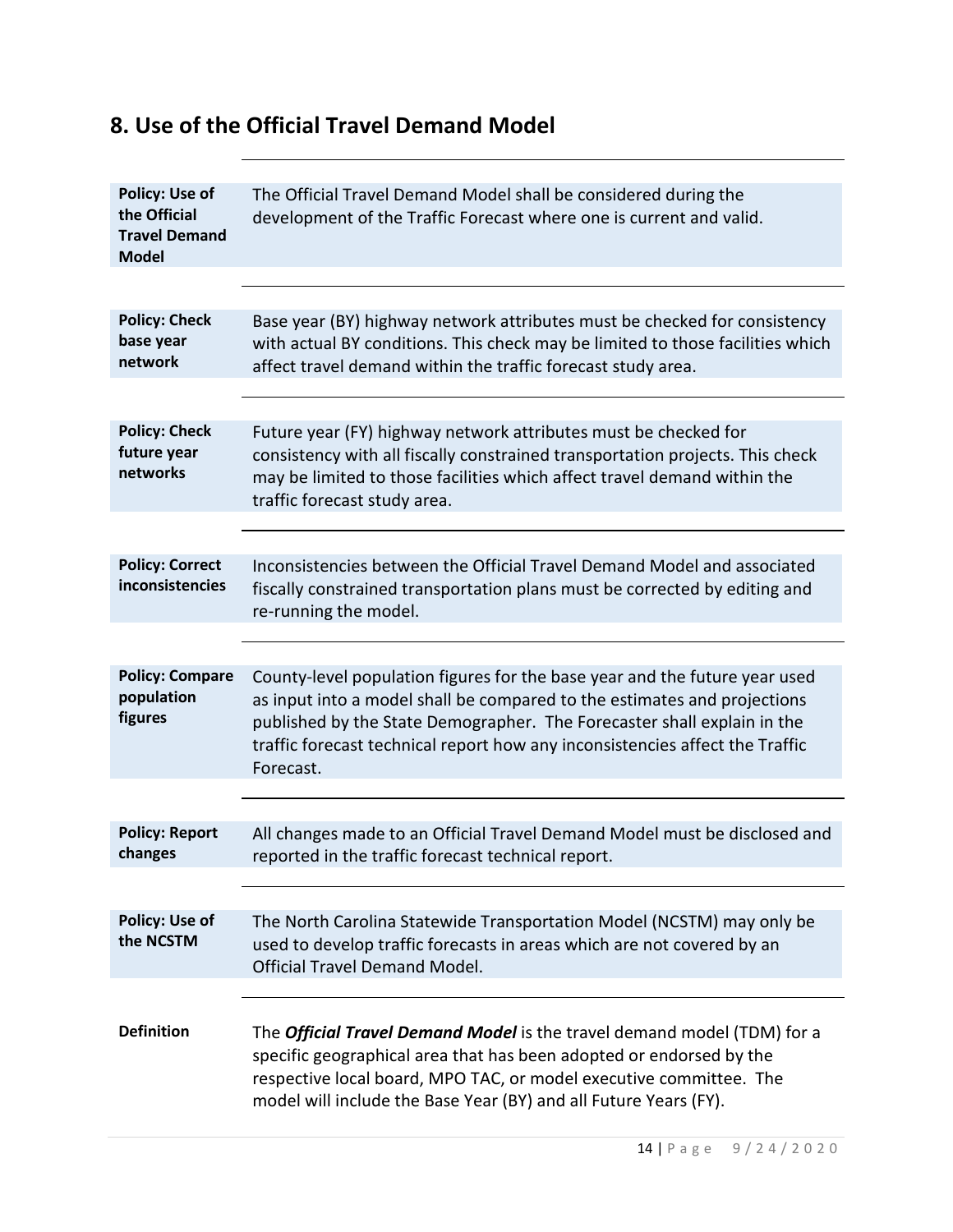|                                                                                   | The <i>official model set</i> is a compilation of TDM associated files that will<br>provide a potential user the ability to replicate the results of the official<br>model at the time of its adoption. The Official Model Set must include all<br>files and data that are required to successfully run the TDM and reproduce<br>previously obtained results.                                            |
|-----------------------------------------------------------------------------------|----------------------------------------------------------------------------------------------------------------------------------------------------------------------------------------------------------------------------------------------------------------------------------------------------------------------------------------------------------------------------------------------------------|
|                                                                                   | Further information about Official Travel Demand Models may be found at<br>the following link on TPD's Planning Manual on the NCDOT Connect<br>website:<br>https://connect.ncdot.gov/projects/planning/TransPlanManuals/Official%20<br>Travel%20Demand%20Model%20Guidance-2020Mar6-v2.1.pdf                                                                                                              |
| <b>Purpose</b>                                                                    | The purpose of these policies is to ensure that the Forecaster properly<br>considers the output of a valid TDM when preparing the Traffic Forecast.                                                                                                                                                                                                                                                      |
| <b>Discussion: Use</b><br>of the Official<br><b>Travel Demand</b><br><b>Model</b> | The Official Travel Demand Model – when one exists for an area $-$ is the<br>best available tool to use in developing a traffic forecast, however, it is<br>necessary to check the model for all of the following:                                                                                                                                                                                       |
|                                                                                   | • Consistency with population data produced by the State Demographer.<br>Local officials may have adopted a different set of population data for<br>use as model input.                                                                                                                                                                                                                                  |
|                                                                                   | • Consistency with transportation projects within the current<br>corresponding MPO Metropolitan Transportation Plan. Errors of<br>omission and commission occasionally occur during model development<br>and use.                                                                                                                                                                                        |
|                                                                                   | • Fiscal constraint when using small area models initially developed to<br>support a Comprehensive Transportation Plan (CTP). Often models such<br>as these include all transportation projects within the CTP - some of<br>which are not funded at the present time.                                                                                                                                    |
| <b>Discussion: Use</b><br>of the NCSTM                                            | The North Carolina Statewide Transportation Model (NCSTM) is not<br>appropriate to use in developing a traffic forecast when an Official Travel<br>Demand Model is available because of the following substantial limitations:                                                                                                                                                                           |
|                                                                                   | the NCSTM is not consistent with population data produced by the State<br>Demographer,<br>the NCSTM only includes statewide and regional tiered roadways, and<br>$\bullet$<br>select sub-regional tier roadways that provide connectivity and access,<br>the NCSTM is not calibrated at the individual link level, and<br>the NCSTM is not fiscally constrained to Metropolitan Transportation<br>Plans. |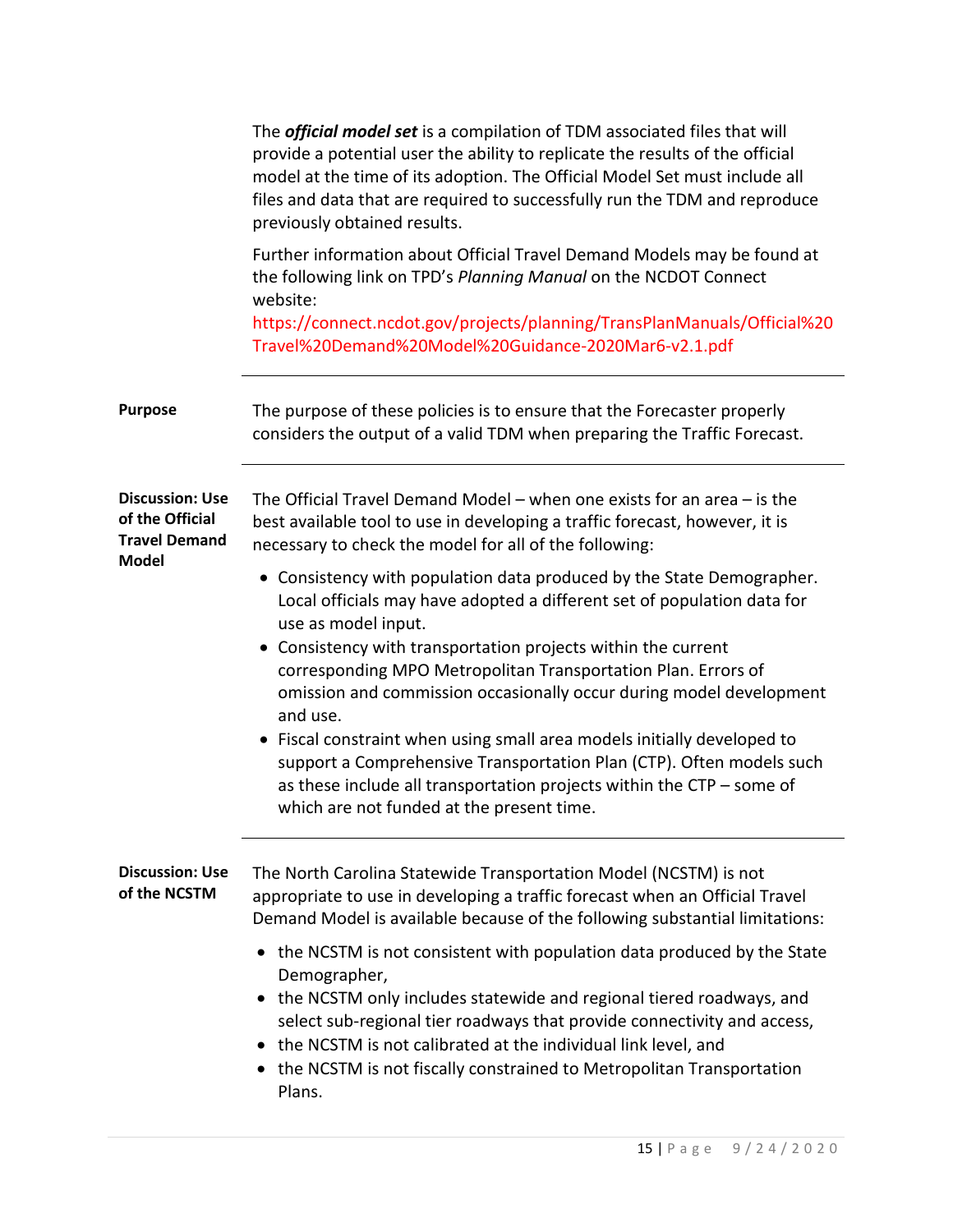|                   | The NCSTM may be consulted for travel demand information in areas not<br>covered by an Official Travel Demand Model, however, the Forecaster must<br>be cognizant of the limitations presented above. |
|-------------------|-------------------------------------------------------------------------------------------------------------------------------------------------------------------------------------------------------|
| <b>Exceptions</b> | The Official Travel Demand Model may not need to be considered when:                                                                                                                                  |
|                   | the highway network and/or the socio-economic inputs are out-of-date,<br>$\bullet$<br>and cannot be readily updated (this applies only to models outside of an<br>MPO area), or                       |
|                   | the project roadway is not part of the model highway network.<br>$\bullet$                                                                                                                            |
|                   | Note: The Forecaster must explain in the traffic forecast technical report<br>why the Official Travel Demand Model was not considered.                                                                |
| <b>Guidance</b>   | Guidance regarding how to obtain and use TDMs may be found in<br>forthcoming link in TPD's Planning Manual on the NCDOT Connect website.                                                              |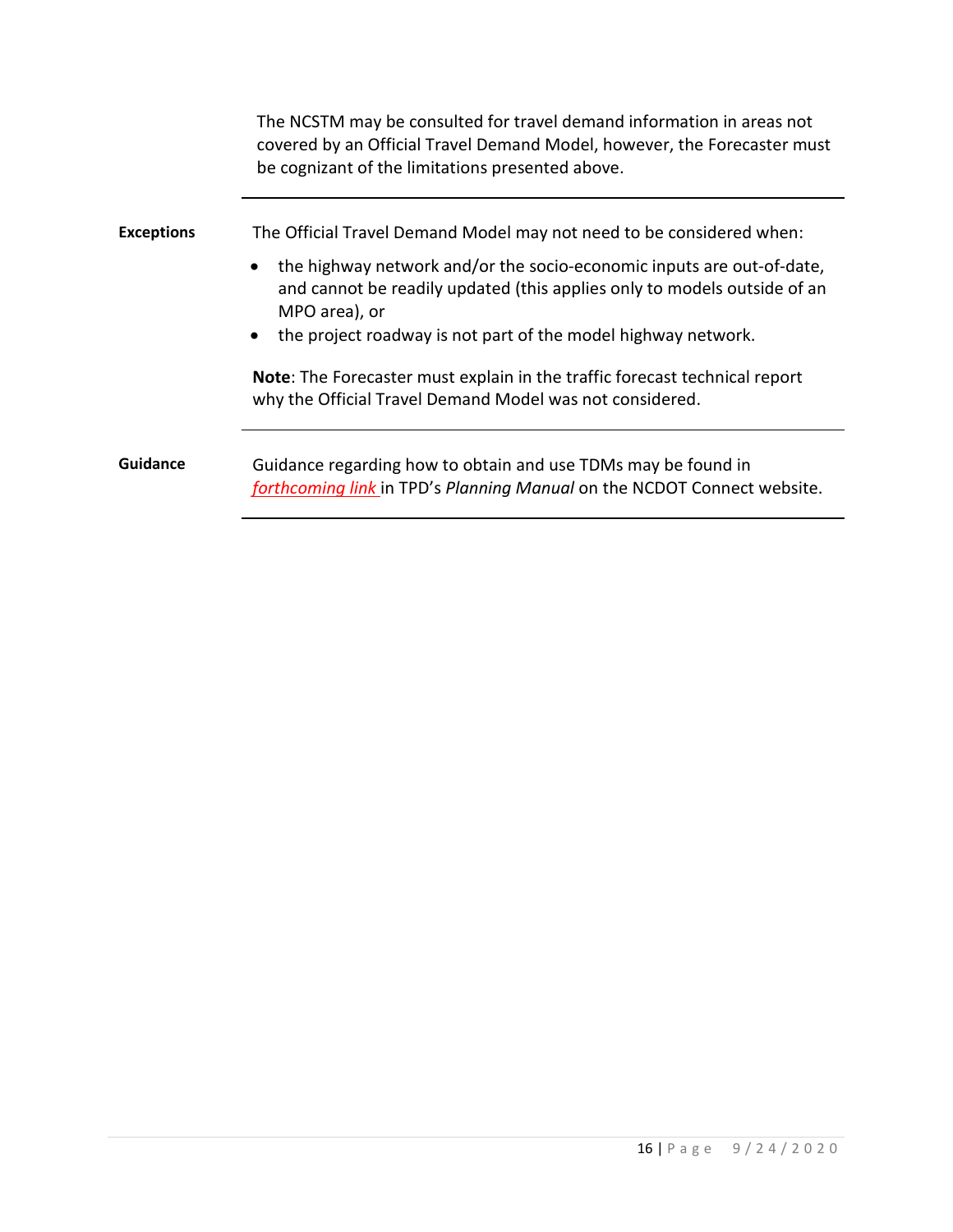# **9. Contacting Government Agencies and Businesses**

| <b>Policy</b>     | Appropriate local government agencies and businesses must be contacted<br>to obtain information about economic development that may affect travel<br>demand within the study area.                                                                                                                                                                                   |
|-------------------|----------------------------------------------------------------------------------------------------------------------------------------------------------------------------------------------------------------------------------------------------------------------------------------------------------------------------------------------------------------------|
|                   |                                                                                                                                                                                                                                                                                                                                                                      |
| <b>Discussion</b> | Assumptions regarding local land use and development need to be made in<br>developing the traffic forecast. The Forecaster is expected to reasonably<br>consult with local agencies and businesses to obtain information about land<br>use and development.                                                                                                          |
|                   | Municipal and county planning and building departments are usually the<br>best source of information about economic development such as approved<br>and pending site plans, subdivision plats, and commercial building permits.<br>These agencies may also have information about local events which may<br>temporarily affect the volume and/or pattern of traffic. |
|                   | NCDOT Highway Division and District offices may have information<br>regarding highway connection permits and the development associated<br>with the permits. Information about traffic detours due to maintenance or<br>construction work is also available.                                                                                                         |
|                   | Businesses which employ a large number of people or create a large<br>demand for shipping may be willing to share their plans for expansion or<br>contraction.                                                                                                                                                                                                       |
|                   | Information obtained from these agencies must be summarized in the<br>Traffic Forecast Technical Report.                                                                                                                                                                                                                                                             |
| Guidance          | Further guidance regarding local contacts may be found in <i>forthcoming link</i><br>in TPD's Planning Manual on the NCDOT Connect website.                                                                                                                                                                                                                          |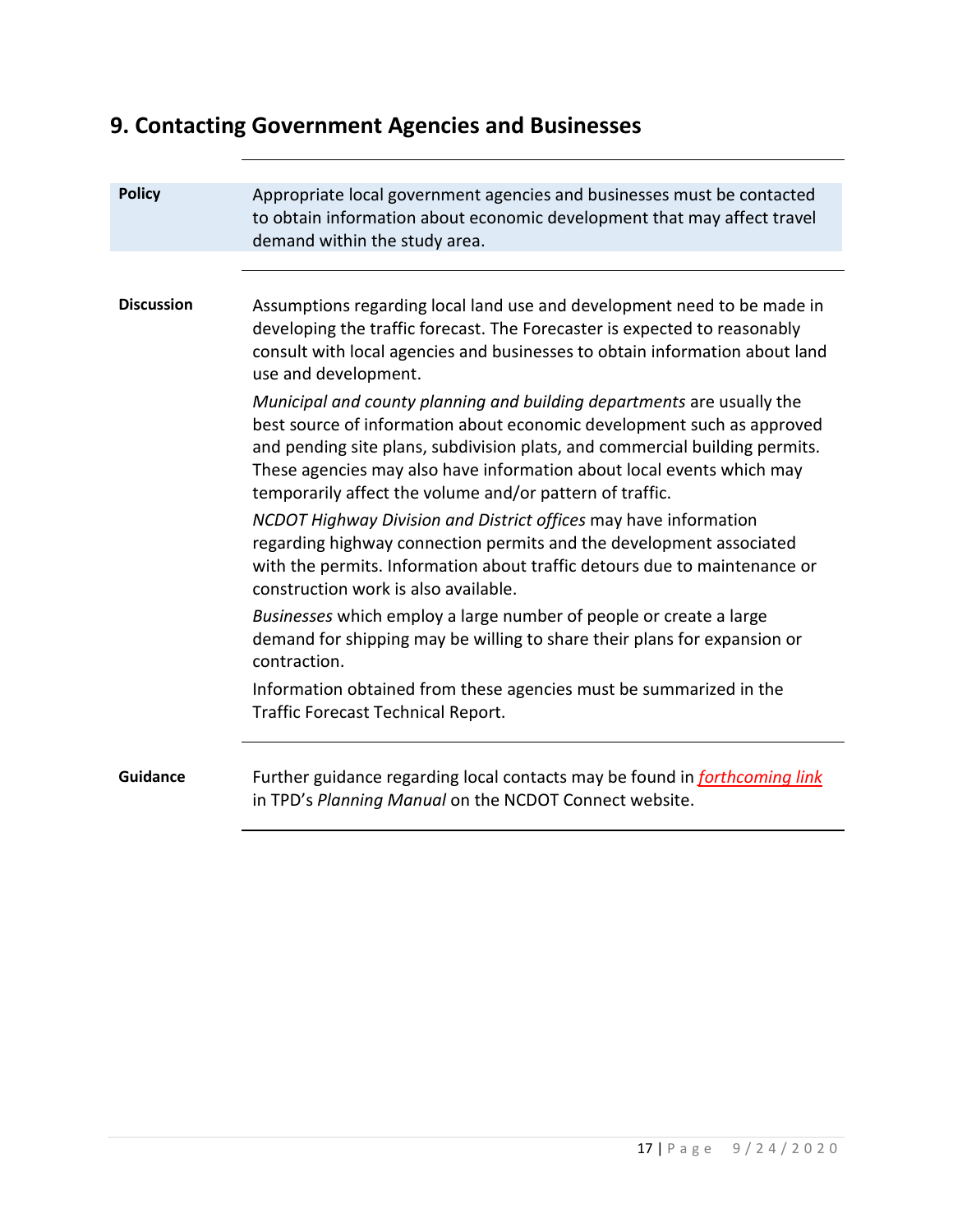#### **10. Land Use**

| <b>Policy:</b><br><b>Investigate land</b><br>use   | Current land use and planned future land use within the traffic forecast<br>study area must be investigated. Any changes to land use between the base<br>year (BY) and future year (FY) shall be described within the traffic forecast<br>technical report.  |
|----------------------------------------------------|--------------------------------------------------------------------------------------------------------------------------------------------------------------------------------------------------------------------------------------------------------------|
|                                                    |                                                                                                                                                                                                                                                              |
| <b>Policy: Disclose</b><br>land use<br>assumptions | Assumptions regarding base year and future year land use conditions shall<br>be disclosed within the traffic forecast technical report.                                                                                                                      |
|                                                    |                                                                                                                                                                                                                                                              |
| <b>Discussion</b>                                  | It is critically important for the Forecaster to understand the land use<br>factors listed below in order to be able to assess their effect on travel<br>demand:                                                                                             |
|                                                    | • the nature of current land use and development within the project area,<br>• future land use plans for the project area;                                                                                                                                   |
|                                                    | • socio-economic data inputs for both the BY and the FY in the Official<br>Travel Demand Model; and                                                                                                                                                          |
|                                                    | residential, commercial, and institutional development which has been<br>approved or permitted by a local government agency but is not yet<br>constructed or occupied, and is not reflected in the SE data within the<br>local Official Travel Demand Model. |
|                                                    | The expansion or contraction of land use activity can be the primary basis of<br>projecting growth in a traffic forecast.                                                                                                                                    |
| <b>Guidance</b>                                    | Further guidance regarding how to fulfill these policies may be found in<br>forthcoming link in TPD's Planning Manual on the NCDOT Connect website.                                                                                                          |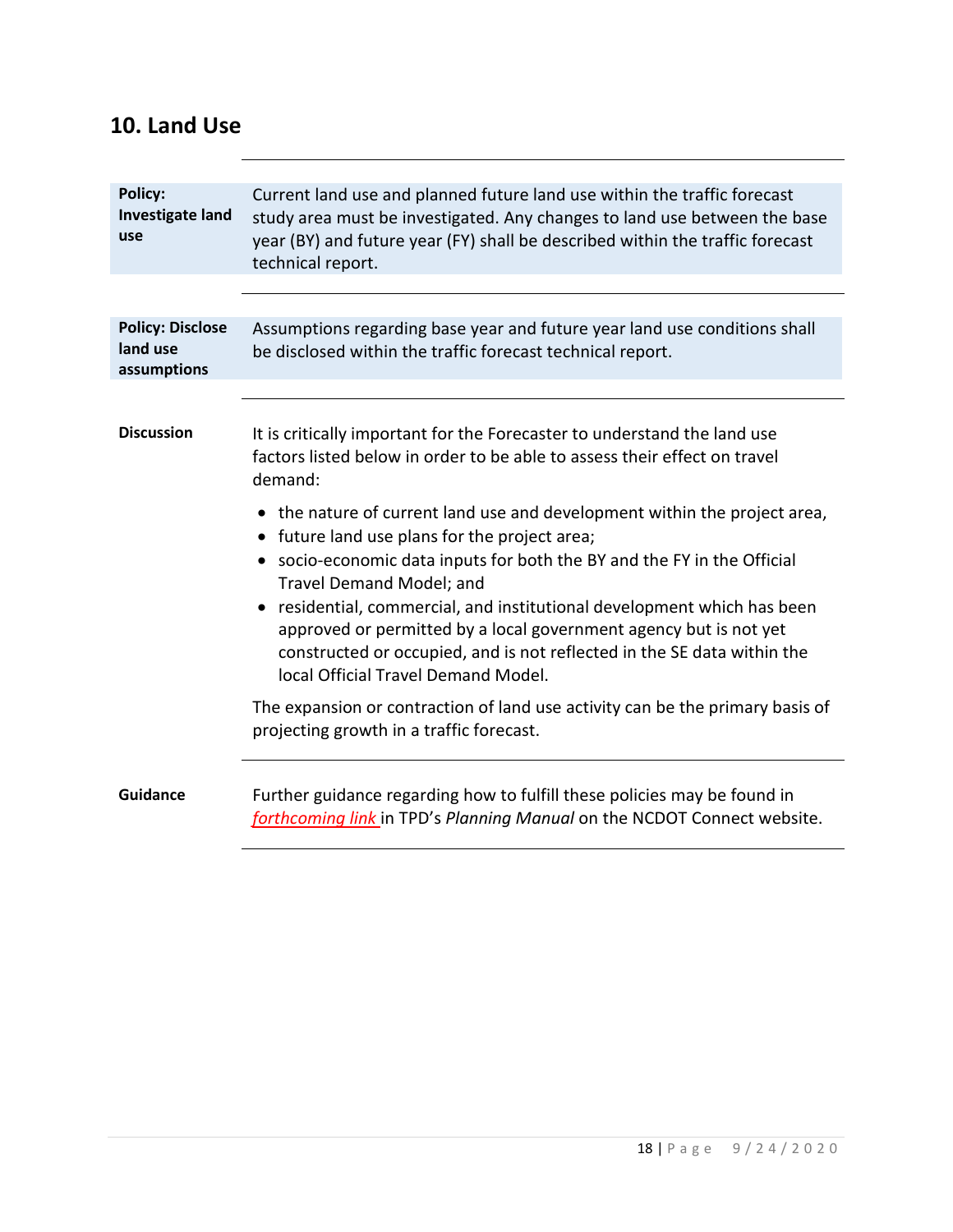# **11. Population**

| <b>Policy:</b><br><b>Projections by</b><br>the State<br>Demographer | Population estimates and projections published by the State Demographer<br>shall be considered in the development of the Traffic Forecast.                                                                                                                                                                                                                                                                                                                                                                                                                                                             |
|---------------------------------------------------------------------|--------------------------------------------------------------------------------------------------------------------------------------------------------------------------------------------------------------------------------------------------------------------------------------------------------------------------------------------------------------------------------------------------------------------------------------------------------------------------------------------------------------------------------------------------------------------------------------------------------|
|                                                                     |                                                                                                                                                                                                                                                                                                                                                                                                                                                                                                                                                                                                        |
| <b>Policy: Disclose</b><br>population<br>assumptions                | Assumptions regarding population shall be disclosed in the traffic forecast<br>technical report.                                                                                                                                                                                                                                                                                                                                                                                                                                                                                                       |
|                                                                     |                                                                                                                                                                                                                                                                                                                                                                                                                                                                                                                                                                                                        |
| <b>Discussion</b>                                                   | Local government officials may adopt population data that is different from<br>the State Demographer for use in land use and transportation planning<br>studies. It is important for the Forecaster to understand the existence of<br>different population estimates for the project area and to recognize that<br>different population estimates may result in different traffic forecasts. This<br>policy does not require the Forecaster to use any one source of population<br>estimates, but to consider the estimates published by the State<br>Demographer when preparing the Traffic Forecast. |
|                                                                     | The Forecaster is expected to provide the following information in the traffic<br>forecast technical report:                                                                                                                                                                                                                                                                                                                                                                                                                                                                                           |
|                                                                     | • display and explain any differences in population estimates between<br>local sources and the State Demographer, and<br>disclose what population estimates are assumed for the Traffic Forecast.                                                                                                                                                                                                                                                                                                                                                                                                      |
| <b>Guidance</b>                                                     | Further guidance regarding how to fulfill these policies may be found in<br>forthcoming link in TPD's Planning Manual on the NCDOT Connect website.                                                                                                                                                                                                                                                                                                                                                                                                                                                    |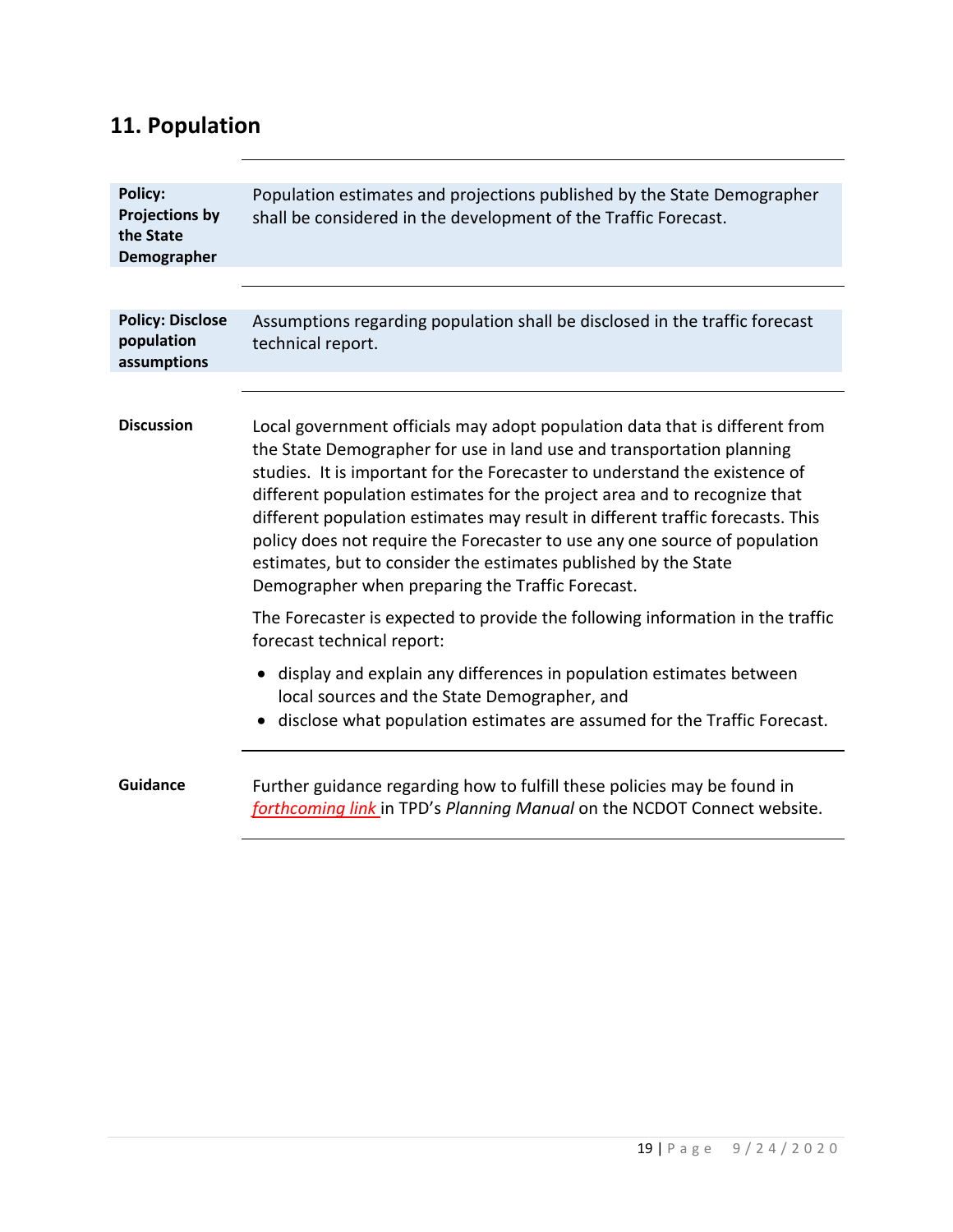# **12. Collecting and Processing Traffic Count Data**

| Policy:           | The collection and processing of short-term traffic counts, including the<br>estimation of current year AADT, K-factors, Directional Percentages and<br>Truck Percentages based on such counts, shall be consistent with methods<br>developed by, approved, or published by the NCDOT Traffic Survey Group<br>(TSG).                                                                                                                                                                                                                                                                                                                                                                                                                                                                                                                                                                                                                                                                                                                                                                                           |
|-------------------|----------------------------------------------------------------------------------------------------------------------------------------------------------------------------------------------------------------------------------------------------------------------------------------------------------------------------------------------------------------------------------------------------------------------------------------------------------------------------------------------------------------------------------------------------------------------------------------------------------------------------------------------------------------------------------------------------------------------------------------------------------------------------------------------------------------------------------------------------------------------------------------------------------------------------------------------------------------------------------------------------------------------------------------------------------------------------------------------------------------|
| <b>Discussion</b> | Use of a consistent approach to collecting and processing traffic counts, and<br>the conversion of those counts into traffic statistics, is essential for quality<br>assurance. Traffic data that is collected and processed for use in developing<br>a traffic forecast may be shared within NCDOT for other purposes.                                                                                                                                                                                                                                                                                                                                                                                                                                                                                                                                                                                                                                                                                                                                                                                        |
| <b>Guidance</b>   | Guidance relating to these policies may be found at the following sources:<br>Traffic Monitoring Guide (2016), FHWA<br>$\bullet$<br>Available for download on the FHWA website<br>https://www.fhwa.dot.gov/policyinformation/tmguide/<br>• Guide to Traffic Data Programs (2009), AASHTO<br>Available for purchase at the AASHTO Store https://store.transportation.org/<br>• Traffic Data Collection Specifications (2018-21), NCDOT Mobility & Safety<br>available for download on the Traffic Safety webpage on the NCDOT website<br>https://connect.ncdot.gov/resources/safety/Pages/Traffic-Data.aspx<br>Information regarding Traffic Survey Group methods and processes are<br>available on the group webpage on the NCDOT website<br>https://connect.ncdot.gov/resources/State-Mapping/Pages/Traffic-Survey-<br>Group.aspx<br>Contact information is provided on that webpage and you can contact TSG staff<br>for additional information.<br>Further guidance regarding how to fulfill these policies may also be found in<br>forthcoming link in TPD's Planning Manual on the NCDOT Connect website. |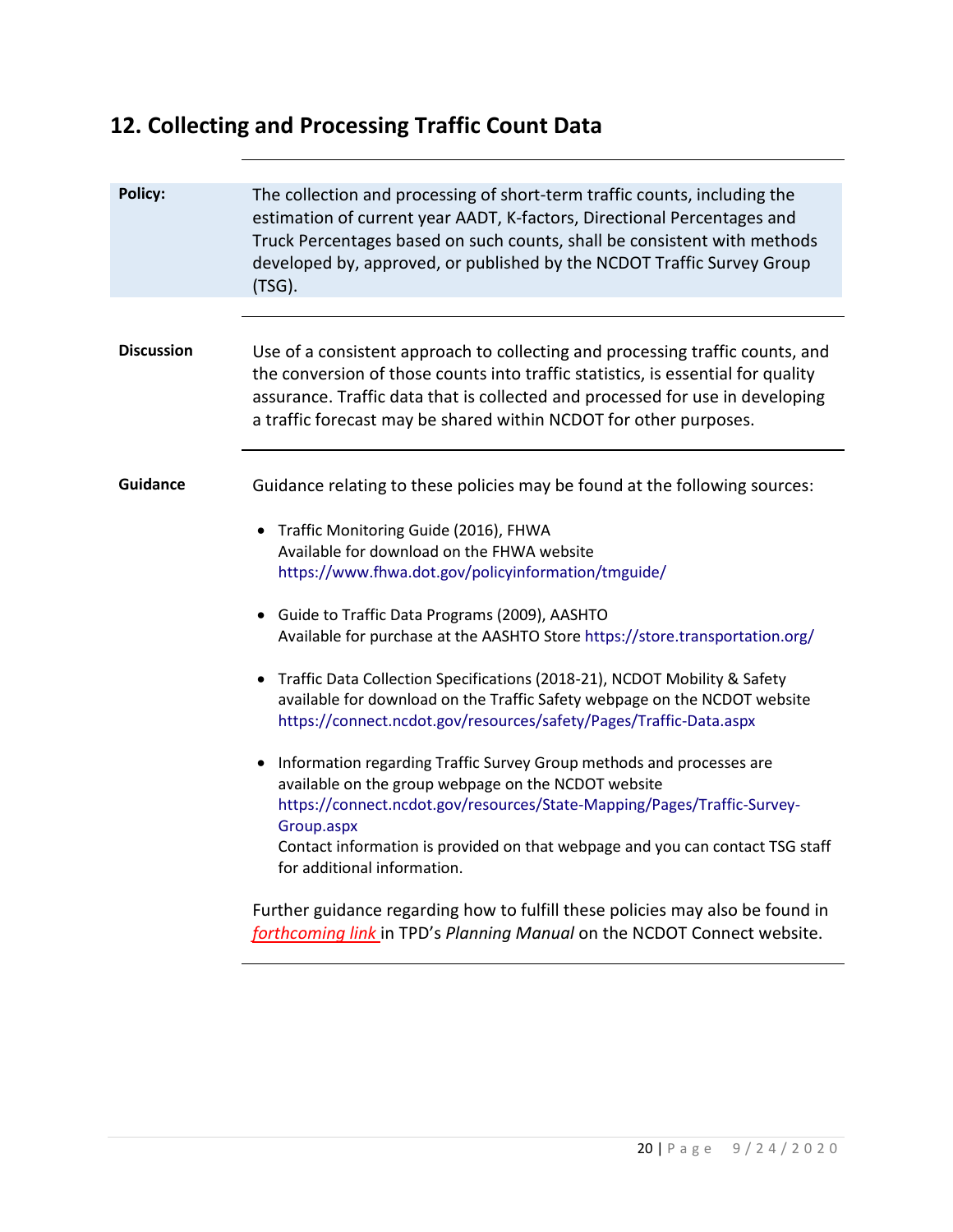| <b>Policy: Provide</b><br><b>AADTs</b>    | AADT for each segment of the mainline and for intersection turning<br>movements shall be provided in the Traffic Forecast.                                                                                                                                                                                                                                                       |
|-------------------------------------------|----------------------------------------------------------------------------------------------------------------------------------------------------------------------------------------------------------------------------------------------------------------------------------------------------------------------------------------------------------------------------------|
|                                           |                                                                                                                                                                                                                                                                                                                                                                                  |
| <b>Policy: Balanced</b><br><b>AADTs</b>   | AADT must be balanced for individual intersections as well as along the<br>roadway mainline.                                                                                                                                                                                                                                                                                     |
|                                           |                                                                                                                                                                                                                                                                                                                                                                                  |
| <b>Policy: Base</b><br><b>Year AADT</b>   | Historical AADT published by the NCDOT Traffic Survey Group shall be<br>considered, where available, when developing Base Year AADT.                                                                                                                                                                                                                                             |
|                                           |                                                                                                                                                                                                                                                                                                                                                                                  |
| <b>Policy: Future</b><br><b>Year AADT</b> | Multiple sources of information pertaining to traffic projections and<br>estimates, and future land use, shall be considered when developing Future<br>Year AADT.                                                                                                                                                                                                                |
|                                           |                                                                                                                                                                                                                                                                                                                                                                                  |
| <b>Definition:</b><br><b>AADT</b>         | Annual Average Daily Traffic (AADT) is the average of the daily volumes<br>traveling at a location for a year. This volume is estimated from short-term<br>counts by seasonally factoring daily volume totals, typically using monthly<br>day of week factors. If a short-term count was collected as axle pairs, an<br>axle factor must be applied to convert to volume counts. |
| <b>Definition:</b><br><b>Balancing</b>    | Balancing means that all traffic entering an intersection also exits that<br>intersection (for individual intersections); and that all traffic entering a<br>corridor will exit the corridor.                                                                                                                                                                                    |
| <b>Discussion</b>                         | The Forecaster is expected to consider more than one source of information<br>when developing AADT.                                                                                                                                                                                                                                                                              |
|                                           | When developing BY AADT, the Forecaster is expected to consider historical<br>AADT published by the NCDOT Traffic Survey Group as well as short-term<br>traffic counts. BY AADT derived only from short-term traffic counts is not<br>acceptable if additional sources of data are available.                                                                                    |
|                                           | When developing FY AADT, the Forecaster is expected to consider many<br>sources of information including the following:                                                                                                                                                                                                                                                          |
|                                           | historical AADT published by the NCDOT Traffic Survey Group,<br>population data published by the State Demographer,<br>• Official Travel Demand Model output,                                                                                                                                                                                                                    |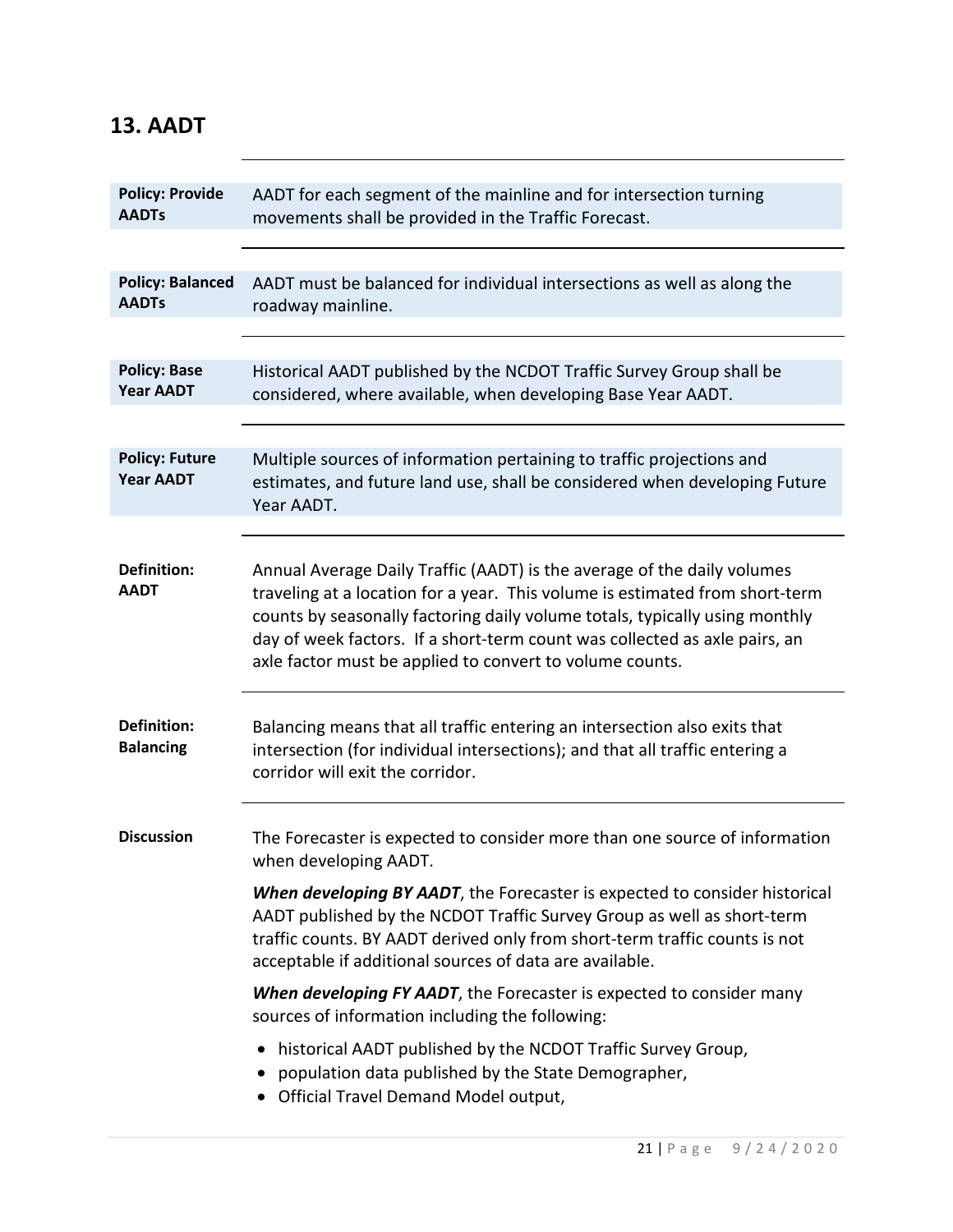- Comprehensive Transportation Plan (CTP),
- Metropolitan Transportation Plan (MTP), and
- municipal and/or county land use plans

**Guidance** Further guidance regarding how to fulfill these policies may be found in *forthcoming link* in TPD's *Planning Manual* on the NCDOT Connect website.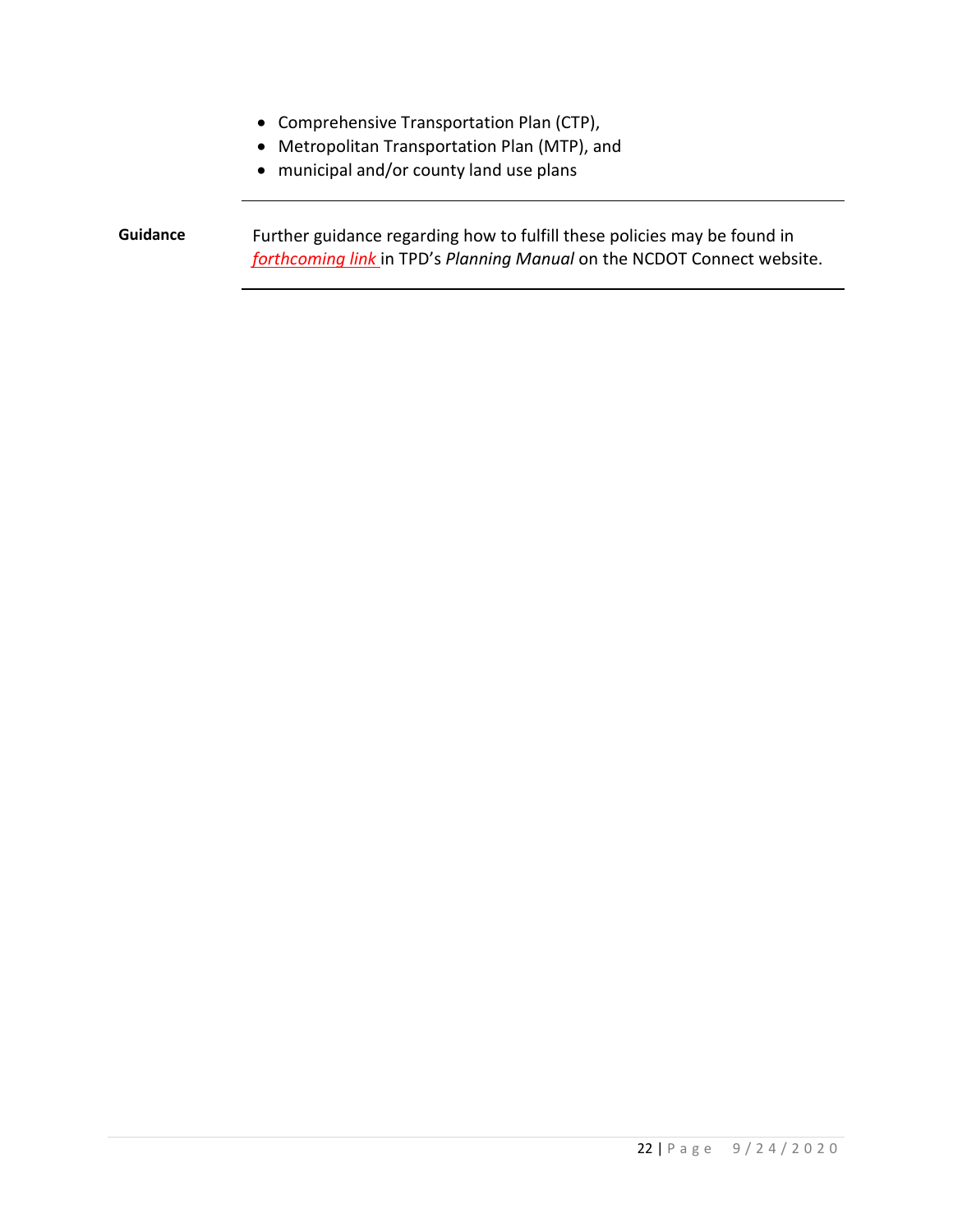#### **14. Peak Hour Traffic Forecast**

| <b>Policy</b>      | Peak hour traffic statistics shall be provided within the Traffic Forecast. The<br>volume and direction of traffic occurring during both the AM and the PM<br>peak hour of an average weekday shall be provided for each roadway<br>segment within the traffic forecast study area.                                                                                                                                                                                                                                                               |
|--------------------|---------------------------------------------------------------------------------------------------------------------------------------------------------------------------------------------------------------------------------------------------------------------------------------------------------------------------------------------------------------------------------------------------------------------------------------------------------------------------------------------------------------------------------------------------|
| <b>Definitions</b> | Peak hour traffic is the volume of traffic which occurs during the four<br>highest consecutive 15-minute intervals. The AM peak hour typically occurs<br>at some time between 0600 and 1000 hours. The PM peak hour typically<br>occurs at some time between 1600 and 1800 hours. However, the peak<br>hour depends upon local conditions - the character of traffic using a<br>roadway and the land use served by a roadway.                                                                                                                     |
|                    | "K" is the proportion of AADT occurring in an hour. It is calculated by<br>dividing a count for one hour of traffic by AADT (not the total traffic for that<br>day).<br>Note: "K" is different than K <sub>30</sub> (the 30th highest hour volume of the year).<br>Sufficient data to determine K <sub>30</sub> is usually not available.<br>"D" is the Directional Distribution of traffic, which is expressed as the<br>percentage of total traffic flowing in the highest direction during the K hour.                                         |
| <b>Discussion</b>  | Peak hour traffic is used by the project development team to analyze<br>current and future traffic performance. Volume and direction for the both<br>the AM and PM peak hour are necessary because it should not be presumed<br>that directional traffic flow for these two periods of a day are reciprocal.<br>Peak hour traffic is usually presented as K and D factors. These factors will<br>need to be determined for each roadway segment within the traffic forecast<br>study area and presented in the traffic forecast technical report. |
| <b>Guidance</b>    | Further guidance regarding how to fulfill this policy may be found in<br>forthcoming link in TPD's Planning Manual on the NCDOT Connect website.                                                                                                                                                                                                                                                                                                                                                                                                  |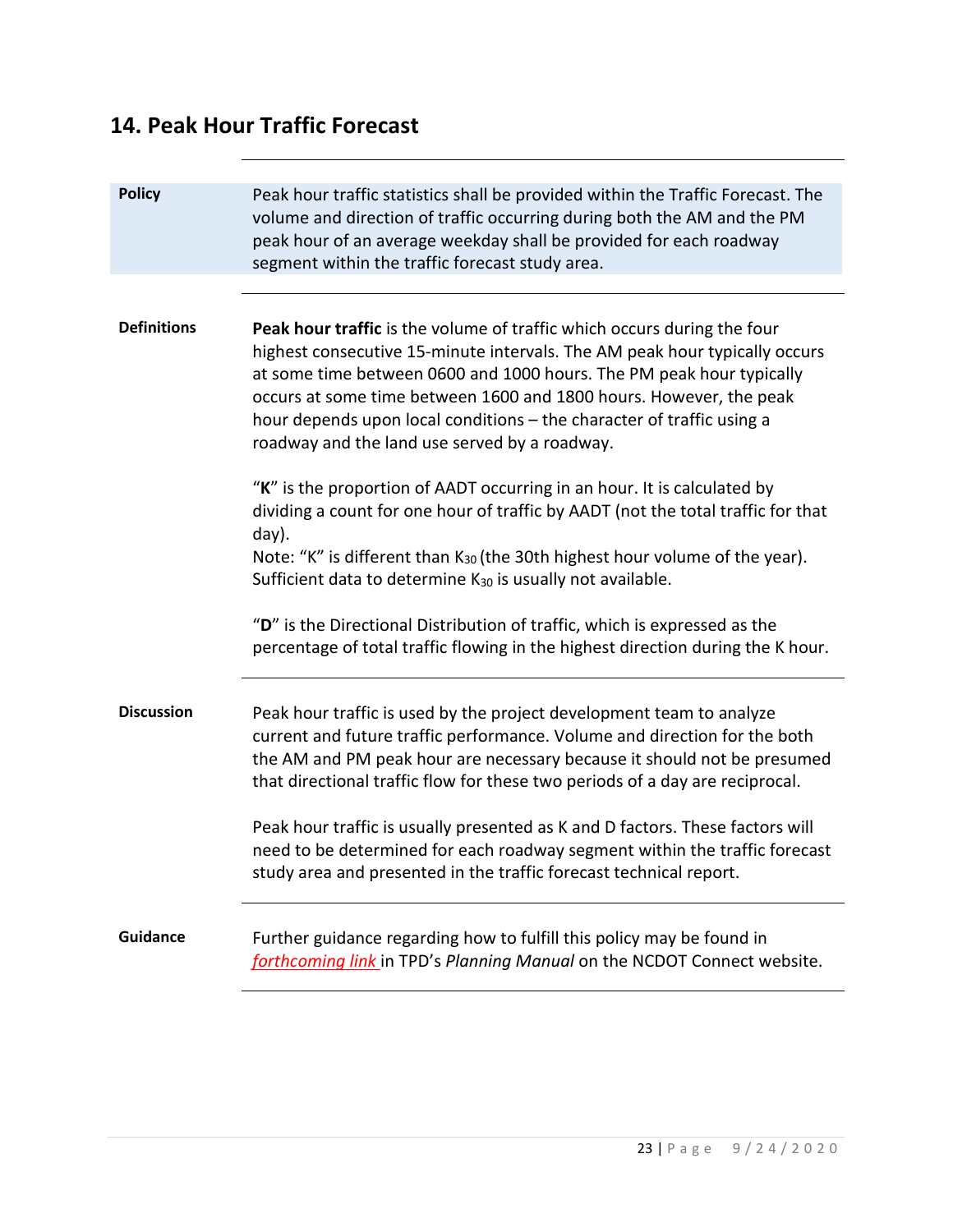#### **15. Truck Traffic**

| <b>Policy</b>      | The number of trucks, as a proportion of the AADT, shall be provided for<br>each roadway segment included in the Traffic Forecast. This proportion<br>shall be shown as two percentages: the percentage of single-unit trucks, and<br>the percentage of trucks with semi-trailer. |
|--------------------|-----------------------------------------------------------------------------------------------------------------------------------------------------------------------------------------------------------------------------------------------------------------------------------|
|                    |                                                                                                                                                                                                                                                                                   |
| <b>Definitions</b> | <b>Single-unit (SU) trucks</b> are FHWA Vehicle Classes 4 through 7 combined.                                                                                                                                                                                                     |
|                    | Trucks with semi-trailers (TTST) are FHWA Vehicle Classes 8 through 13<br>combined.                                                                                                                                                                                               |
| <b>Discussion</b>  | The number and type of trucks using a roadway is important to project<br>planning and design including the following aspects:                                                                                                                                                     |
|                    | • Pavement design. The structural design of pavement is primarily<br>dependent upon the heavy axle loads generated by commercial traffic.<br>Level of Service calculations.<br>• Noise studies.<br>• Air quality studies.                                                         |
| Guidance           | Further guidance regarding the definition of trucks and how to fulfill this<br>policy may be found in <i>forthcoming link</i> in TPD's Planning Manual on the<br>NCDOT Connect website.                                                                                           |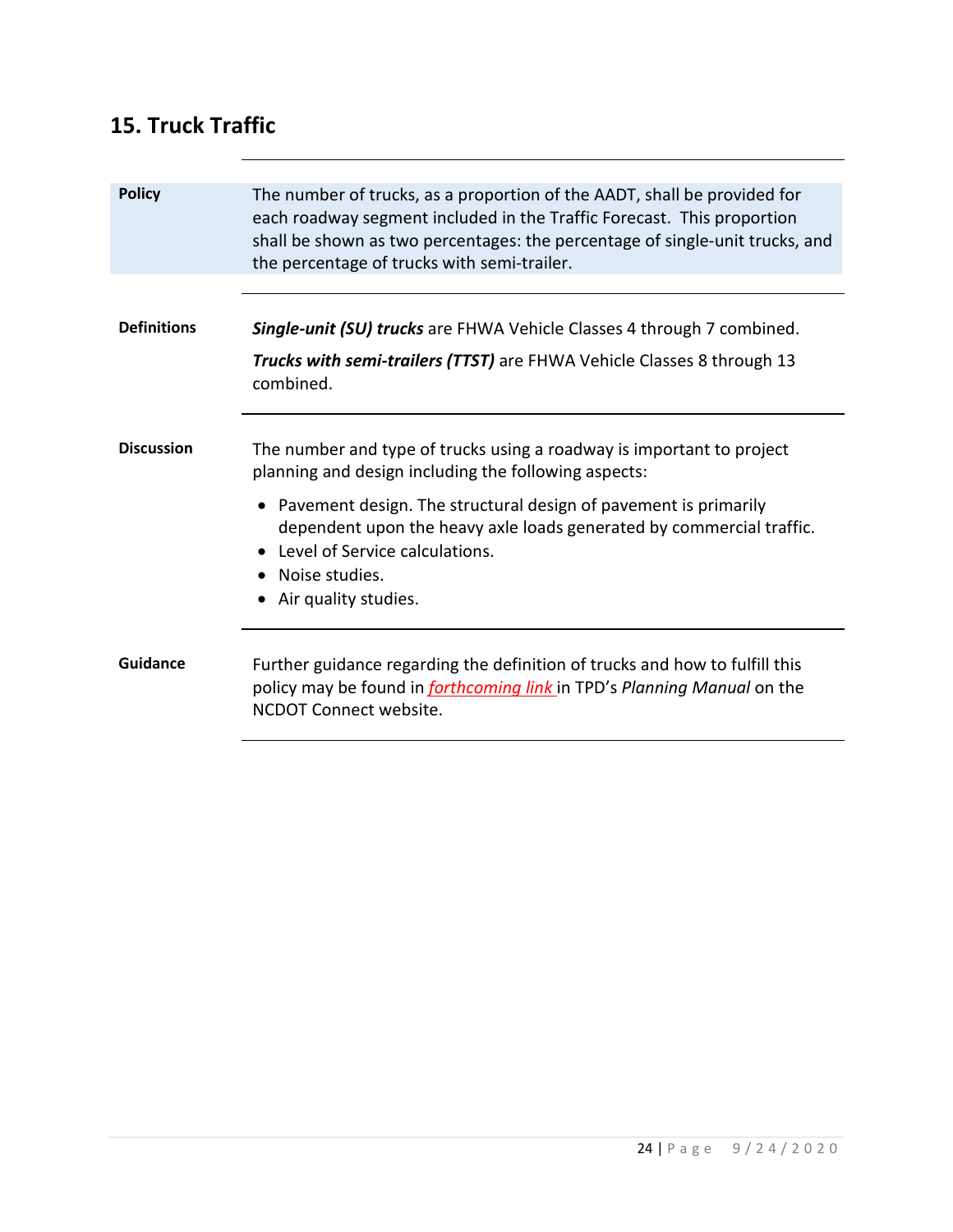# **16. Traffic Forecast Technical Report**

| <b>Policy</b>              | A traffic forecast technical report shall be prepared to support the Traffic<br>Forecast. The report shall be submitted to the Traffic Forecasting Group for<br>review and approval.                                                                                                                                                                                                                                                                                                                                                                                                                                                                                                                       |
|----------------------------|------------------------------------------------------------------------------------------------------------------------------------------------------------------------------------------------------------------------------------------------------------------------------------------------------------------------------------------------------------------------------------------------------------------------------------------------------------------------------------------------------------------------------------------------------------------------------------------------------------------------------------------------------------------------------------------------------------|
|                            |                                                                                                                                                                                                                                                                                                                                                                                                                                                                                                                                                                                                                                                                                                            |
| <b>Definitions</b>         | A <i>traffic forecast technical report</i> presents the data collected for a traffic<br>forecast; an explanation of how the data was used in developing the<br>forecast; disclosure of future-year assumptions relating to land<br>development, population, and transportation facilities; description of<br>analytical tools used; and the results of the traffic forecasting process. A<br>technical report also includes the graphical presentation of the conclusions<br>of a traffic forecast.                                                                                                                                                                                                        |
|                            | Graphical presentation of traffic data may take the form of tables, maps,<br>and/or schematic diagrams, appropriate to the traffic forecast. Traffic data<br>is summarized and presented graphically to make it readily available and<br>understandable for users of a traffic forecast.                                                                                                                                                                                                                                                                                                                                                                                                                   |
| <b>Required</b><br>content | The technical report shall include the following background information:<br>• The purpose of the traffic forecast (see Section 2).<br>• Name, working title, and organization of the person who is requesting<br>the traffic forecast.<br>• Travel demand model used and how it was edited (see Section 8).<br>• Local government agencies and businesses that were contacted and what<br>information was provided (see Section 9).<br>• Traffic forecasts for adjacent projects that were considered (see Section<br>7).<br>• How the traffic forecast compares with previous traffic forecasts for the<br>project (see Section 7).<br>Presentation and explanation of the following topics are required: |
|                            | AADT, including what traffic data was collected and how it was analyzed<br>$\circ$<br>(see Sections 12 and 13).<br>Daily turning movements for all intersections (see Section 13).<br>$\circ$<br>Peak hour volumes (see Section 14).<br>O<br>Truck factors (see Section 15).<br>$\circ$<br>Future year assumptions regarding population, and land use, and<br>O<br>fiscally constrained transportation projects (see Section 3).                                                                                                                                                                                                                                                                           |
|                            |                                                                                                                                                                                                                                                                                                                                                                                                                                                                                                                                                                                                                                                                                                            |